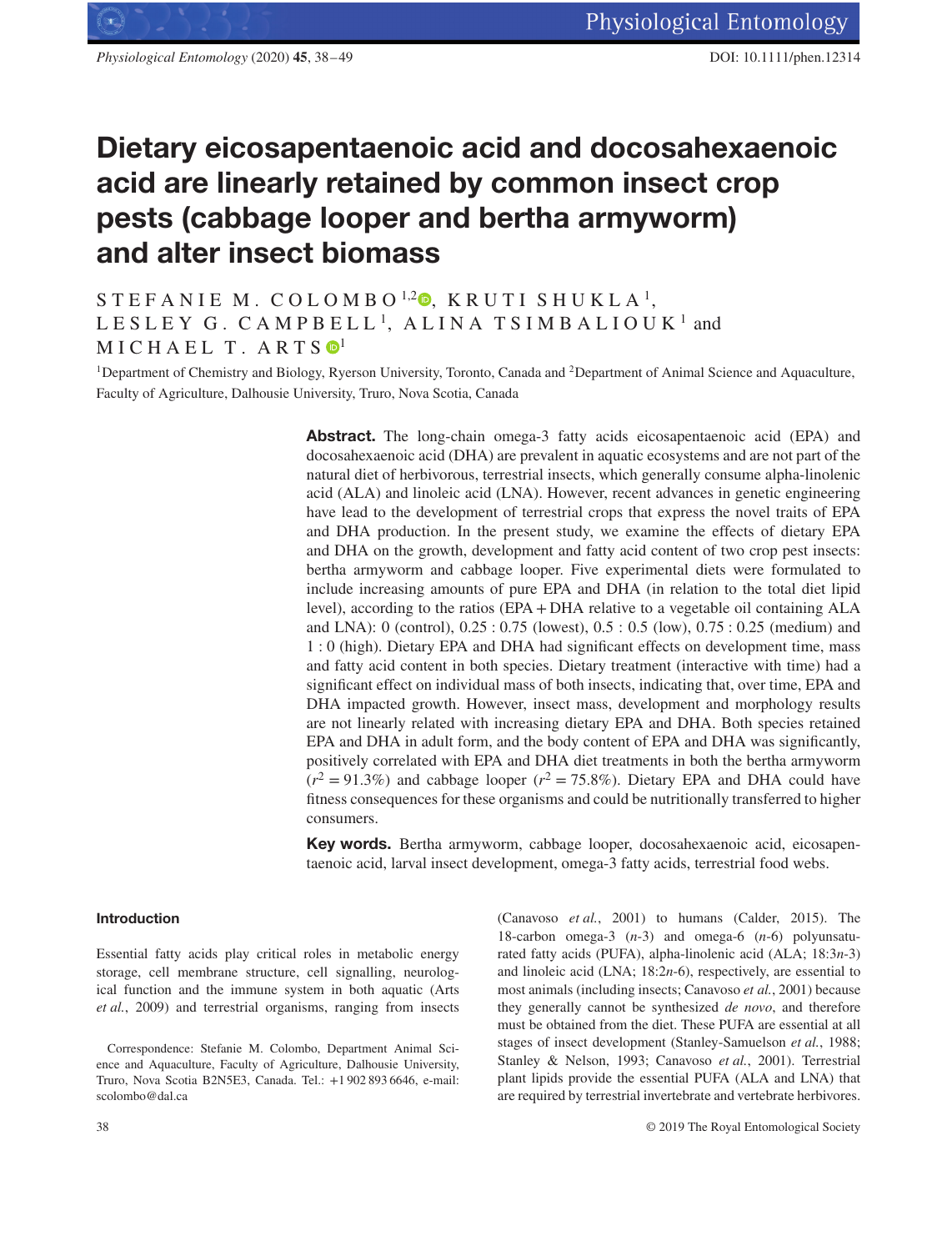However, the *n*-3 long-chain (LC) PUFA, eicosapentaenoic acid (EPA, 20:5*n*-3) and docosahexaenoic acid (DHA, 22:6*n*-3) are also known to be 'physiologically essential' in vertebrates and invertebrates (Arts *et al*., 2001) because they play critical roles in key physiological functions that support cardiovascular health in vertebrates and neurological development, in both groups (Calder, 2015). Both EPA and DHA are produced in aquatic environments, primarily by algae (Brett & Müller-Navarra, 1997; Galloway & Winder, 2015; Colombo *et al.*, 2017), and are selectively retained, in general, by higher trophic-level organisms (e.g. fish; Gladyshev *et al.*, 2013; Twining *et al.*, 2016; Colombo *et al.*, 2017). However, it is unclear how EPA and DHA are used or retained in terrestrial insects.

Dietary EPA and DHA are known to stimulate growth and reproduction in aquatic invertebrates, including arthropods (Wacker *et al.*, 2002; Arendt *et al.*, 2005; Müller-Navarra, 2006; Wacker & Martin-Creuzburg, 2007; Parrish, 2009). Thus, these two fatty acids are often used as a proxy for health, reproductive success and survival in these organisms (Müller-Navarra *et al.*, 2000; Brett *et al.*, 2009). However, because terrestrial plants typically do not produce EPA and DHA (Gladyshev *et al.*, 2013; Hixson *et al.*, 2015), terrestrial herbivorous insects do not normally consume these two bioactive fatty acids. Thus, whether or not EPA and DHA will affect growth, reproduction, physiological performance and/or survival in terrestrial invertebrates remains largely untested.

EPA and DHA are not normally part of the natural diet of terrestrial insects. However, trace quantities of EPA are found in small quantities in phospholipids in specific tissues (e.g. flight muscles, eyes and/or reproductive tissues) (Stanley-Samuelson *et al.*, 1988) of some insects. Furthermore, a more recent study reports finding only 18:3*n-*3 in functional phospholipids (Ziegler *et al.*, 2015). In addition, EPA has an important role as a precursor to eicosanoids, a group of lipid mediators that have functional roles in insect immunity, stress response and reproduction (Stanley & Miller, 2006). Under typical conditions, EPA is most often synthesized in terrestrial invertebrates from its precursor, ALA, and is generally not stored in substantial quantities in insects (Stanley-Samuelson *et al.*, 1988). This is likely because most herbivorous terrestrial insects (except for amphibiotic insects that have an aquatic larval stage (e.g. chironomids, mayflies, stoneflies and dragonflies) (Sushchik *et al.*, 2016) consume terrestrial, higher plants, which do not have the ability to synthesize EPA and DHA (Harwood, 1996).

There is growing interest in understanding the roles that dietary EPA and DHA may play in influencing the growth, development and physiology of terrestrial insects. First, there is increasing interest in incorporating insects as ingredients in human food, as well as livestock and aquaculture feeds (van Huis, 2013). Nutrient uptake by larval insects from their diet, therefore, will be an important consideration because the larva will mediate the transfer of nutrients to the consumer (animal or human). Accordingly, there are recent studies investigating insect larvae dietary requirements and their function as a nutrient vector of EPA and DHA to humans and animals (St-Hilaire *et al.*, 2007; Barroso *et al.*, 2017; Lehtovaara *et al.*, 2017). There are also recent developments with respect to the production of genetically engineered (GE) oilseed crops that produce EPA and DHA, with these crops now being considered as a potentially sustainable source of these fatty acids (Connelly & MacIntosh, 2018; Sottosanto *et al.*, 2018). Although these GE crops are not yet produced commercially, a novel terrestrial source of EPA and DHA, produced on an industrial scale, would make these bioactive fatty acids broadly available to terrestrial herbivorous insects in regions where these crops are grown (Colombo *et al.*, 2018; MacDonald *et al.*, 2018). The novel introduction of these bioactive compounds to terrestrial crops could impact trophic ecology and, as such, this has been considered as a top emerging issue of ecological concern (Sutherland *et al.*, 2019). The development of these technological advancements has piqued an interest in understanding the roles of dietary EPA and DHA in the physiology, behaviour and ecology of terrestrial insects.

In the present study, we examine the effects of dietary EPA and DHA on the growth, development and fatty acid content of two insect species; the cabbage looper (*Tricoplusia ni* Hübner) and the bertha armyworm (*Mamestra configurata Walker*), which are common in many parts of North America and indiscriminately consume the tissues (leaves, stems, seeds) of oilseed crops.

#### **Materials and methods**

#### *Experimental species*

*Cabbage looper (*T. ni*).* The cabbage looper is found throughout North America. It is not only a major pest of crucifer crops, including camelina and canola, but also commonly feeds on other agricultural crops (Natural Resources Canada, 2014). It is a generalist feeder, consuming the foliage of various plants species, as well as their developing seedpods (Buntin, 2017). They normally produce two to three overlapping generations per growing season, completing their life cycle in approximately 1 month. Their growth cycle consists of five larval instars, pupation and, finally, metamorphosis into its adult moth stage (Natural Resources Canada, 2014).

*Bertha armyworm (*M. configurata*).* The bertha armyworm is a substantial pest of *Brassica* crops and is native to North America (Ulmer *et al.*, 2001). Its distribution spans from the west coast throughout the Prairie Provinces, where *Brassica* crops are commonly grown (Ulmer *et al.*, 2001; Canola Council of Canada, 2014). Infestations of 50–200 larvae m<sup>−</sup><sup>2</sup> are commonly observed (Canola Council of Canada, 2014). As a generalist feeder, the larval stage causes significant crop damage to the foliage and developing seedpods of *Brassica* crops and, at high infestation rates, whole oilseed pods can be consumed (Ulmer *et al.*, 2001; Canola Council of Canada, 2014). The life cycle of *M. configurata* consists of five larval instars, pupation and, finally, metamorphosis into its adult moth stage, which occurs in approximately 1 month at 20 ∘C under laboratory conditions (Bucher & Bracken, 1976).

#### *Experimental design*

*Cabbage looper.* Cabbage looper eggs were obtained from Natural Resources Canada (Great Lakes Forestry Centre, Sault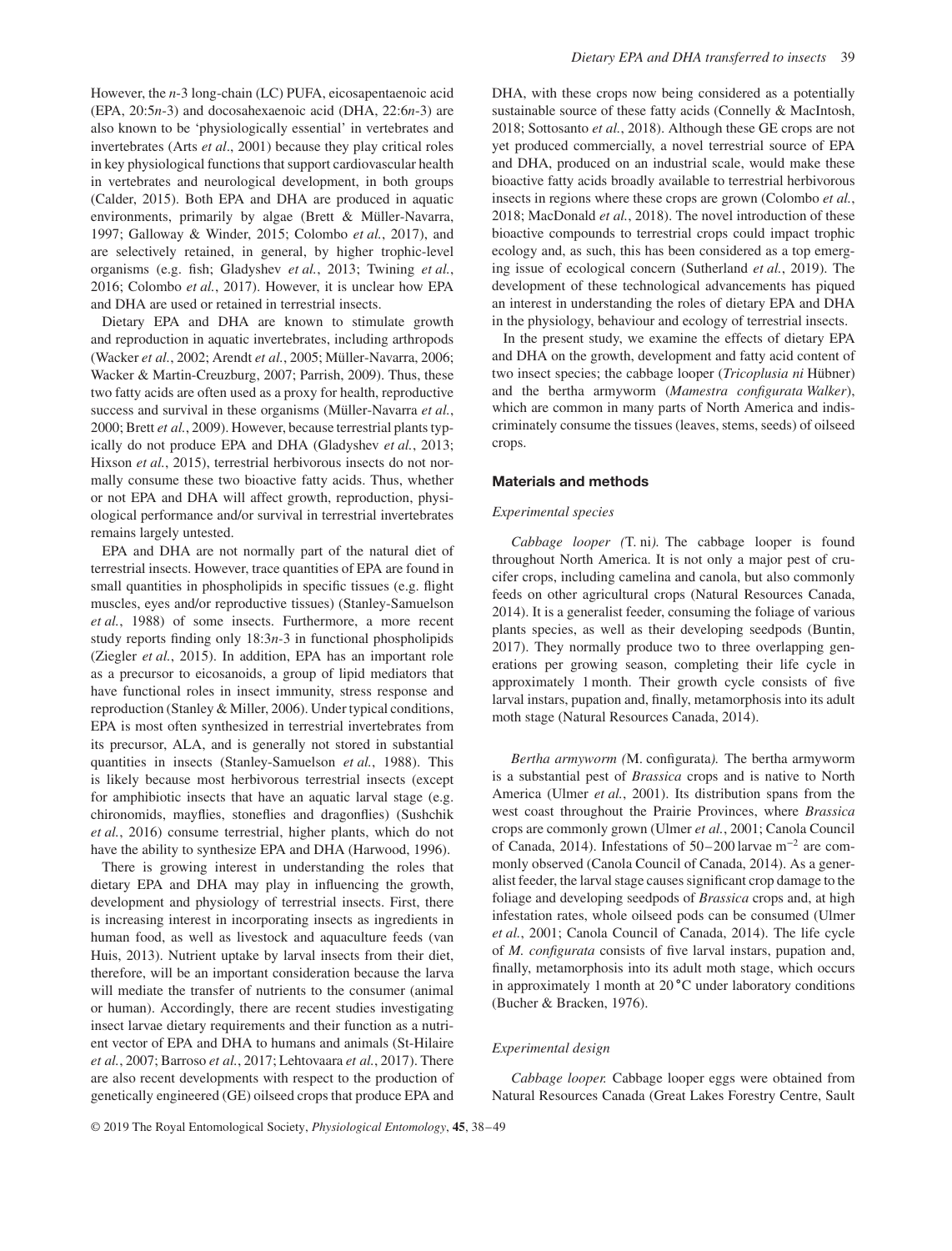Ste. Marie, Ontario) and were reared at Ryerson University (Toronto, Ontario) in accordance with the standard operating procedures provided. Prior to and after the handling of the eggs, the working area was disinfected with 10% bleach, and covered with Benchkote® (GE Whatman, U.K.). The eggs (from at least 100 females or more) were shipped on gauze pads, which were cut into portions containing approximately  $25-30$ eggs each. Using sterile forceps, each portion was transferred to a translucent cup (66 mL) containing the dietary treatment. In total, 1000 eggs were obtained, resulting in approximately 33 cages for the initial stages of the experiment. The eggs were kept under a 12 : 12 h light/dark photocycle at approximately 25 ∘C and 40% relative humidity. Multiple holes were created on the sides of the cups for ventilation. The eggs hatched within 2 days of arrival (approximately 3 days after the eggs were laid), directly onto their respective diet treatments. When the eggs hatched, the larvae, which are negatively geotropic and natural climbers, distributed themselves over the diet and sides of the cup. Cups were always incubated in an inverted position, which accommodates the strong climbing tendency of larvae, and which also allows the frass to fall to the lid, thus keeping the diet surface clean. The larvae were fed on the same diet until 6 days post hatch (dph), when larvae were approximately in instar III and sufficiently large to handle with a thin-tipped paint brush or blunt forceps and were then randomly housed individually (within the same treatment). At 6 dph, the larvae were transferred to three new diet cups per treatment to ensure fresh feeding. At 9 dph, when larvae are at the end of instar V, the larvae were transferred to individual cups  $(n = 240)$  and the cups were placed on their side. This allowed for easier cleaning of frass. The experimental units were arranged as a randomized block design to control for potential sources of environmental variability in the room (e.g. light, noise, vibration, etc.), with 40 units per block and with six blocks in total. There were five replicates per treatment in each block and 48 replicates per treatment total.

*Bertha armyworm.* Bertha armyworm eggs were obtained from Agriculture and Agri-Food Canada (Canada) and were reared as described by Bucher & Bracken (1976). Eggs (from at least 100 females or more) were deposited on green cabbage leaf segments, with approximately 100 eggs per leaf segment and transported to Ryerson University as such. The leaf segments, egg side up, were placed on the inner surface of the lid of a translucent Dixie cup (163 mL) that contained approximately 10 mL of diet per cup. The cups were placed upside down (i.e. diet on top), with the lid containing the eggs on the bottom. Such positioning prevented moisture formation on the eggs and is advantageous for the larvae's natural tendency to climb after hatching, thus allowing for easier feeding (Butcher and Bracken 1976). The eggs were kept under a 12 : 12 h light/dark photocycle at approximately 25 ∘C and 40% relative humidity. Multiple holes on the sides of the cups ensured ventilation. The eggs hatched within 4 days of arrival (approximately 5 days after the eggs were laid), directly onto their respective diet treatments. The experimental units were arranged as in the cabbage looper design.

#### *Experimental diets*

Artificial diets were used to best ensure consumption of dietary treatments and manipulate specific dietary fatty acids (EPA and DHA). The artificial diet formulations were based on published methods specifically for rearing the bertha armyworm (Bucher & Bracken, 1976) and for cabbage loopers (Natural Resources Canada, 2014; modified from Grisdale and McMoran 1975) for experimental purposes. For both experiments, the LC-PUFA (i.e. EPA and DHA) incrementally replaced 25% up to 100% of the control oil (either camelina or linseed) in the experimental diets according to the ratios (EPA + DHA: control oil):  $0:1$ (control), 0.25 : 0.75 (lowest), 0.50 : 0.50 (low), 0.75 : 0.25 (medium) and 1 : 0 (high). An EPA : DHA ratio of 11 : 7 was maintained in all diets because this represented the ratio found in GE camelina oil (Ruiz-Lopez *et al.*, 2014). For the cabbage looper, diet ingredients were purchased from Natural Resources Canada (Great Lakes Forestry Centre) and formulated to meet the nutritional requirements of the cabbage looper (modified from Grisdale & McMorran, 1963). The control diet contained linseed only as the lipid component, and treatment diets replaced linseed oil with EPA + DHA in the increments stated above. For the bertha armyworm, the five dietary treatments were slightly modified from the formulation of Bucher & Bracken (1976) to include EPA and DHA as a dietary lipid source instead of camelina oil, and where the control diet contained camelina oil (Three Farmers Products©, Saskatchewan, Canada) as the main dietary lipid source. All of the dietary ingredients for the bertha armyworm diet were obtained from Frontier Scientific Services (Newark, New Jersey). The pure EPA and DHA in free fatty acid form were isolated from algae and were both certified to be at 99% purity (Matreya LLC, Pleasant Gap, Pennsylvania). Dietary EPA and DHA were included in the diets in the free fatty acid form. The total amount of EPA + DHA in diets for the cabbage looper was higher than the bertha armyworm as a result of different lipid amounts in the diet formulations in Bucher & Bracken (1976) compared with the diets provided by Natural Resources Canada.

## *Survival, development time, growth and morphology measurements*

Bertha armyworm larvae were weighed before being placed in individual cups with fresh diet at 14 dph and weighed again at 21 dph. For the cabbage looper, the larvae were weighed at 9 dph only, aiming to reduce handling and the time from hatch to pupation was shorter. After pupation, the pupae were weighed and transferred to a cup with no diet containing a small piece of dry filter paper to absorb any moisture released at the time of emergence. After an individual emerged as an adult, it was kept in the container for 24 h to ensure full emergence and wing expansion. Fully emerged adults were sacrificed by placing them in a −20 ∘C freezer for approximately 3 min until movement ceased and mortality was presumed. The adults were then weighed (wet weight) and pinned, with wings flattened and gently pressed, to an insect board. The wing span was then measured (forewing and hindwing; between wing tips), along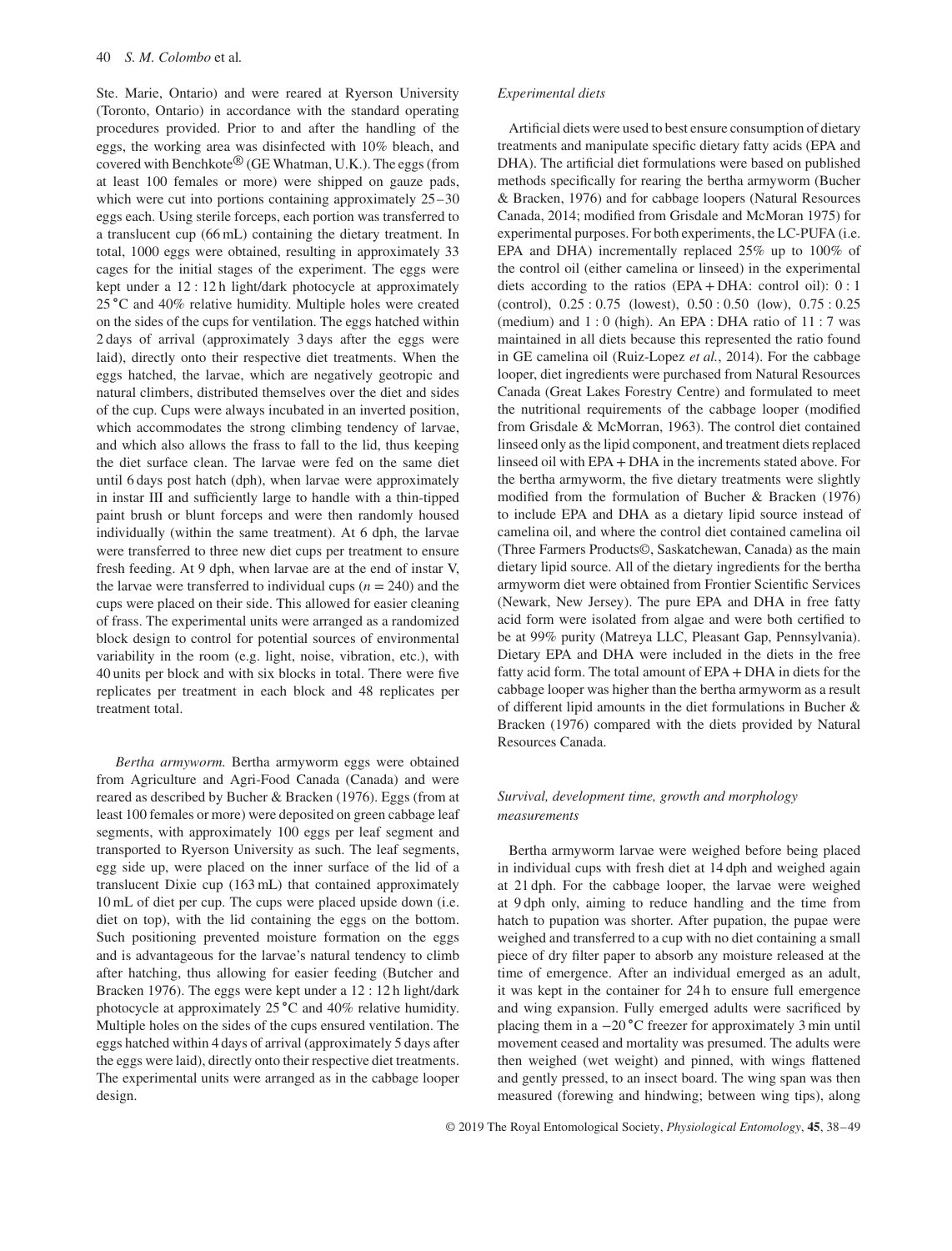with total wing length (forewing base to apex), forewing and hindwing length (partial length), and body length (tip of head to tip of abdomen), according to Chai & Srygley (1990).

#### *Lipid and fatty acid analysis*

After measurements were taken, adults were placed into individual 2.5-mL cryogenic vials and frozen at −80 ∘C, followed by freeze drying. Whole freeze-dried adults were individually ground to a fine powder in liquid nitrogen using a mortar and pestle. The ensuing powder was weighed to the nearest microgram. Total lipid was extracted using a modified Folch *et al.* (1957) method, as described in McMeans *et al.* (2012) and Hixson *et al.* (2016). In brief, each sample was extracted three times, using 2 mL of chloroform/methanol (2 : 1, v/v) and then pooled (total 6 mL). Polar impurities were removed by adding 1.6 mL of KCl solution (0.9% w/v); this layer was discarded after centrifugation. The resulting lipid-containing solvent was concentrated to 2 mL and two aliquots (100 μL each) were removed and evaporated to dryness to determine total lipid (gravimetric analysis). The lipid extract was then prepared for gas chromatography by derivatizing to FA methyl esters (FAME) using sulphuric acid as the catalyst. FAME were extracted twice using hexane: diethyl ether (1 : 1; v/v), then individual FAME were separated using a gas chromatograph (GC-2010 Plus; Shimadzu, Japan) equipped with a Supelco SP-2560 column (Sigma-Aldrich, St Louis, Missouri). All solvents used in the extraction and FAME derivatization procedure were of high purity high-performance liquid chromatography grade (*>*99%). FAME in samples were identified by comparison of their retention times with a known standard (Supelco-37 Component; Sigma-Aldrich) and quantified with a five-point calibration curve using this same standard. A known concentration of 5-alpha-cholestane (C8003; Sigma-Aldrich) was added to each sample prior to extraction to act as a surrogate internal standard to estimate extraction and instrument recovery efficiency.

#### *Statistical analysis*

The experimental units ( $n = 48$  per treatment) were arranged in six blocks  $(n = 40$  individuals per block) in accordance with a general, randomized, block design for both species (Minitab, version 16; Minitab Inc., State College, Pennsylvania). Using multivariate analysis of variance (manova), we tested the hypothesis that dietary treatment (fixed factor) had an effect on multiple response variables, including development (time to pupation, emergence and pupation to emergence) and morphology [adult mass (for bertha armyworm data), and wing span and length], with block included as a random factor. Prior to running the manova, response variables were *Z*-transformed to scale variables and Box-Cox transformed, if necessary, to meet assumptions of normality; analyses were run in R-STUDIO (R Foundation for Statistical Computing, Austria). To determine whether mass varied during an individual's lifetime across diets, we ran a repeated measures analysis of variance (anova) on bertha armyworm and cabbage looper data. For the bertha armyworm analysis, diet (one through five) and larval stage post hatch (12, 21 and 30 dph), as well as their interaction, were run as fixed effects and block was included as a random effect. Adult mass of the bertha armyworm could not be included in the repeated measures anova as a result of the number of mortalities over time; however, adult mass of the bertha armyworm was included in the manova as described above. For cabbage looper data, diet (one through five) and growth stage (larval, pupal and adult stage) were run as fixed effects and block was included as a random effect. In both analyses, the block factor was not significant and was therefore omitted in successive iterations of the analysis. The response variable 'mass' (larvae, pupae or adult mass for cabbage loopers and bertha armyworm) for each species analyses were Box-Cox transformed to meet assumptions of normality and analyses were run in sas ENTERPRISE, version 6.1 (SAS Institute Inc., Cary, North Carolina). Finally, anova tests were used to test the hypothesis that dietary treatment (fixed factor) affected various fatty acid amounts in the whole moths. Because the eggs were obtained from large colonies and laid from at least 100 females or more, the statistical analyses used assumes all individuals reared from eggs are independent.

Chi-square goodness-of-fit tests were used to analyze the survival and mortality data and determine whether the number of mortalities were equal among all treatments. Linear regression analyses were used to relate whole insect fatty acid content (response) with diet fatty acid content (predictor) (SigmaPlot, version 11.0; Systat Software Inc., Chicago, Illinois). A treatment effect was considered significant at *P<*0.05 and, where significant differences occurred, treatment means were differentiated using Tukey's honestly significant difference multiple comparison test. The normality, homogeneity and independence of residuals were considered to evaluate the data and appropriateness of the statistical model used.

#### **Results**

#### *Diet composition*

The cabbage looper diets contained between 4.3% and 5.3% total lipid (Table 1). The total EPA + DHA amount increased from  $0 \mu g mg^{-1}$  in the control diet to 17.5  $\mu g mg^{-1}$  in the high-level diet. The medium level and high-level diets had similar EPA + DHA amounts, although this was not as planned in the formulation. The proportion of dietary fatty acids  $(\%)$  is provided in the Supporting information (Table S1).

The bertha armyworm diets contained between 4.8% and 5.3% total lipid (Table 2). The fatty acid content of the diets varied in the amount of EPA and DHA, which increased incrementally from the control to the high-level diet (Table 2). The total EPA + DHA amount increased from  $0 \mu g mg^{-1}$  in the control diet to 2.5 μg mg<sup>−</sup><sup>1</sup> in the high-level diet. The proportion of dietary fatty acids (%) is provided in the Supporting information (Table S2).

#### *Survival, growth, development and morphology*

*Cabbage looper.* There were no significant differences in the number of mortalities or the mortality rate among levels of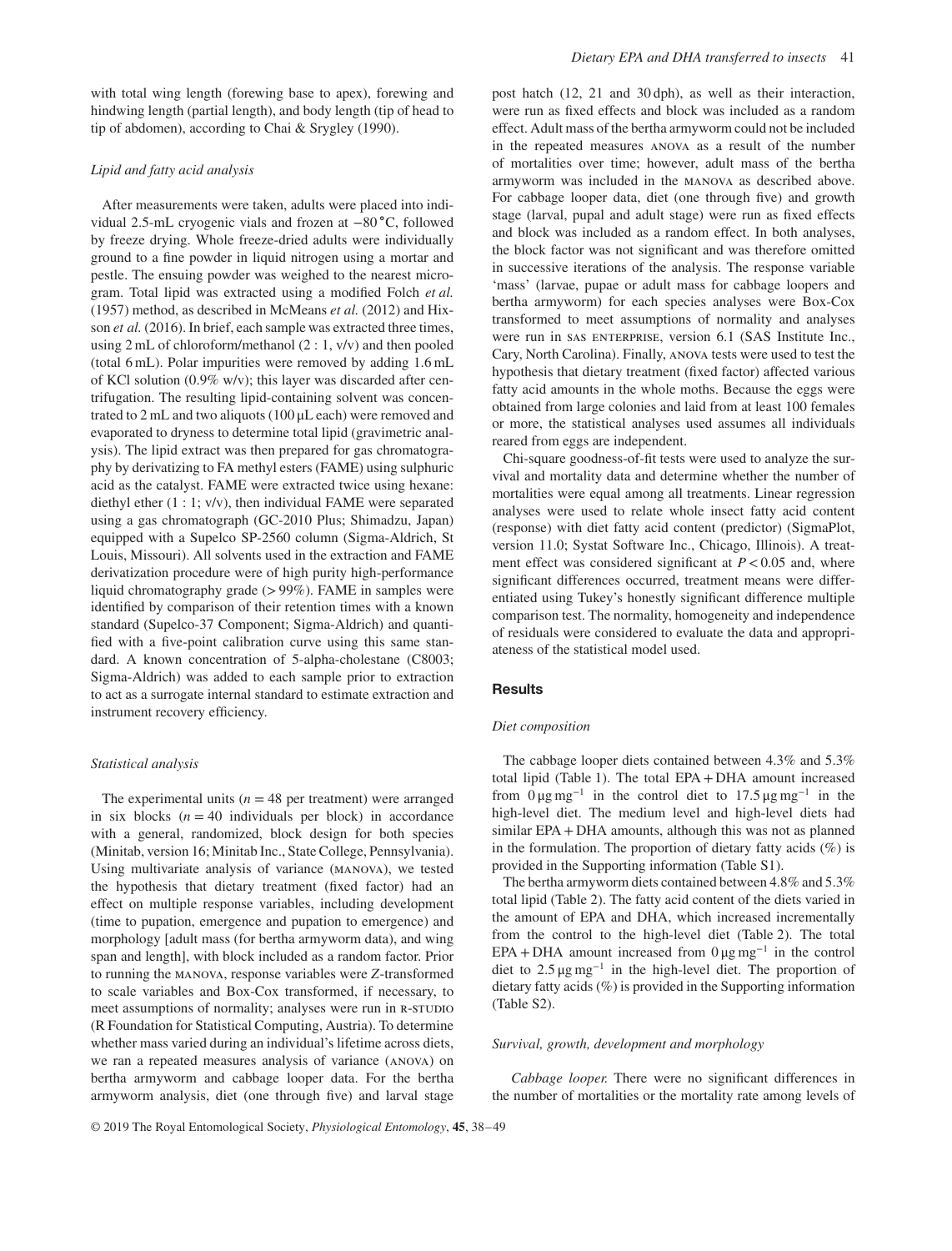**Table 1.** Total lipid and fatty acid content of cabbage looper diets ( $\mu$ g mg<sup>-1</sup>, dry weight)

|                    | Diet treatment |        |       |        |      |  |  |  |  |
|--------------------|----------------|--------|-------|--------|------|--|--|--|--|
| Fatty acid         | Control        | Lowest | Low   | Medium | High |  |  |  |  |
| Total lipid (% dw) | 4.28           | 5.10   | 5.17  | 5.28   | 4.95 |  |  |  |  |
| 16:0               | 16.1           | 17.5   | 18.9  | 19.2   | 15.3 |  |  |  |  |
| 18:0               | 3.84           | 3.82   | 3.94  | 3.99   | 2.94 |  |  |  |  |
| $18:1n-9$          | 20.3           | 21.3   | 22.5  | 22.9   | 17.0 |  |  |  |  |
| $18:2n-6$ (LNA)    | 37.2           | 41.8   | 46.9  | 47.9   | 36.6 |  |  |  |  |
| $18:3n-3$ (ALA)    | 39.1           | 38.8   | 44.4  | 45.0   | 29.7 |  |  |  |  |
| $20:5n-3$ (EPA)    | 0.00           | 2.46   | 6.39  | 11.1   | 11.5 |  |  |  |  |
| $22:6n-3$ (DHA)    | 0.00           | 1.34   | 3.82  | 6.28   | 6.01 |  |  |  |  |
| $\Sigma$ EPA + DHA | 0.00           | 3.80   | 10.2  | 17.4   | 17.5 |  |  |  |  |
| $\Sigma$ SFA       | 20.7           | 22.2   | 23.9  | 24.1   | 19.0 |  |  |  |  |
| $\Sigma$ MUFA      | 22.5           | 24.0   | 25.4  | 25.6   | 19.3 |  |  |  |  |
| $\Sigma$ PUFA      | 76.3           | 84.4   | 101.6 | 110.6  | 83.9 |  |  |  |  |
| $\sum n-3$         | 39.1           | 42.6   | 54.6  | 62.4   | 47.2 |  |  |  |  |
| $\sum n - 6$       | 37.2           | 41.8   | 46.9  | 48.2   | 36.7 |  |  |  |  |

ALA, alpha-linolenic acid; dw, dry weight; EPA, eicosapentaenoic acid; DHA, docosahexaenoic acid; LNA, linolenic acid; MUFA, monounsaturated fatty acids; PUFA, polyunsaturated fatty acids; SFA, saturated fatty acids.

**Table 2.** Total lipid and fatty acid content of bertha armyworm diets (μg mg<sup>−</sup>1, dry weight)

|                    | Diet label |        |      |        |      |
|--------------------|------------|--------|------|--------|------|
| Fatty acid         | Control    | Lowest | Low  | Medium | High |
| Total lipid (% dw) | 5.08       | 4.97   | 4.79 | 5.25   | 5.24 |
| 16:0               | 6.19       | 6.64   | 6.42 | 6.23   | 6.79 |
| 18:0               | 1.43       | 1.55   | 1.50 | 1.48   | 1.59 |
| $18:1n-9$          | 6.05       | 6.92   | 6.61 | 6.25   | 6.95 |
| $18:2n-6$ (LNA)    | 16.7       | 18.5   | 17.8 | 17.0   | 18.7 |
| $18:3n-3$ (ALA)    | 9.18       | 10.5   | 10.0 | 9.29   | 10.3 |
| $20:1n-9$          | 2.70       | 3.17   | 3.00 | 2.80   | 3.12 |
| $20:5n-3$ (EPA)    | 0.00       | 0.28   | 0.82 | 1.23   | 1.69 |
| $22:6n-3$ (DHA)    | 0.00       | 0.24   | 0.49 | 0.72   | 0.80 |
| $\Sigma$ EPA + DHA | 0.00       | 0.52   | 1.31 | 1.95   | 2.49 |
| $\Sigma$ SFA       | 8.00       | 8.77   | 8.46 | 8.30   | 9.08 |
| $\Sigma$ MUFA      | 8.97       | 10.4   | 9.90 | 9.29   | 10.5 |
| $\Sigma$ PUFA      | 27.3       | 31.2   | 30.7 | 29.5   | 32.9 |
| $\sum n-3$         | 15.2       | 17.5   | 16.7 | 15.5   | 17.2 |
| $\Sigma$ n-6       | 19.5       | 21.7   | 20.8 | 19.8   | 21.8 |

ALA, alpha-linolenic acid; RPA, eicosapentaenoic acid; DHA, docosahexaenoic acid; dw, dry weight; LNA, linolenic acid; MUFA, monounsaturated fatty acids; PUFA, polyunsaturated fatty acids; SFA, saturated fatty acids.

the dietary treatments imposed (Table 3). However, diet significantly influenced both development time and wing morphology (Pillai's value:  $F_{36,464} = 2.027, P < 0.001$ ). Cabbage looper larvae that fed on low EPA + DHA diets were approximately 2–3 days slower to pupate (i.e. time from hatch to pupation) and emerge as moths (i.e. time from hatch to emergence) relative to larvae that fed on all other diets (Table 3). For wing morphology, hindwing length was significantly longer (by 11%) in adults that were fed the high EPA + DHA diet compared with the control  $(F_{4,121} = 2.4364, P = 0.05079)$ . There were no other significant differences in wing morphology among treatments, including

total forewing span, total hindwing span, forewing span, hindwing span, forewing length and hindwing length.

Mass significantly differed among diets  $(F_{4,147} = 3.29)$ , *P* = 0.0128), across developmental stages ( $F_{2,294}$  = 553.3, *P<*0.001), and with the interaction of diet and developmental stage ( $F_{8,294} = 2.17$ ,  $P = 0.0297$ ). Overall, the mass of cabbage loopers differed significantly among diets, where individuals fed on the high EPA + DHA diet were 43% larger than individuals fed the low and medium diets. Not surprisingly, pupae were significantly heavier than adults, which were heavier than larvae (Table 3). Finally, cabbage loopers exhibited a significant interaction of diet and developmental stage. Specifically, the mass of pupae fed the control and lowest diets were 2% and 12% smaller, respectively, than pupae fed on the medium diets, with no other biologically significant pairwise differences.

*Bertha armyworm.* There were no significant differences among the number of mortalities or the mortality rate of bertha armyworms among diets (Table 4). Development time, morphology and adult mass, as well, did not differ significantly in response to dietary treatment (Pillai's value:  $F_{44,144} = 1.14$ , *P* = 0.2797) (Table 4). Diet ( $F_{4,191}$  = 4.31, *P* = 0.0023), time  $(F_{2,382} = 46.6, P < 0.001)$ , and the interaction of diet and time (at 14, 21 and 30 dph), significantly influenced larval mass  $(F_{8,382} = 2.31, P = 0.0199)$ . Bertha armyworm larvae that fed on the control, low, and medium diets (and larvae fed on the lowest diet, marginally), weighed significantly less than larvae fed on the high diet, regardless of time. Additionally, over time, regardless of diet, larval mass increased, from 14 to 30 dph. Finally, the interaction revealed that larvae at 21 dph that fed on the high diet weighed 89%, 82%, and 49% more than larvae that fed on the lowest, low, and medium diets, respectively.

#### *Adult moth fatty acid content*

*Cabbage looper.* Adult cabbage loopers reared on the high EPA + DHA diet had lower total lipid content than the other treatments, although the remaining treatments did not differ among one another (Table 5). Generally, adults reared on the high EPA + DHA diet also showed significantly lower amounts of 16:0, 18:1*n*-9, 18:2*n*-6 and 18:3*n*-3; however, they had significantly higher amounts of EPA and DHA. Saturated fatty acids were lowest in adults fed high EPA + DHA diets but did not differ among the remaining treatments. Monounsaturated fatty acids were lowest in adults in the control and the high EPA + DHA treatments. Total PUFA did not differ among treatments. Total n-3 PUFA was lowest in the high EPA + DHA treatments; however, this treatment did not differ from the control. Adults reared on the high EPA + DHA diet had lower *n*-6 PUFA contents than those on the medium EPA + DHA diet. Adult EPA + DHA content was significant related to diet EPA + DHA content, as analyzed by linear regression (Fig. 1). Retention coefficients (slope) of linear regression for whole insect fatty acid content versus diet fatty content showed positive significant relationships for most fatty acids, with the exception of sums of PUFA, *n*-3 and *n*-6 PUFA (Table 6). The proportion of fatty acids is provided in the Supporting information (Table S3).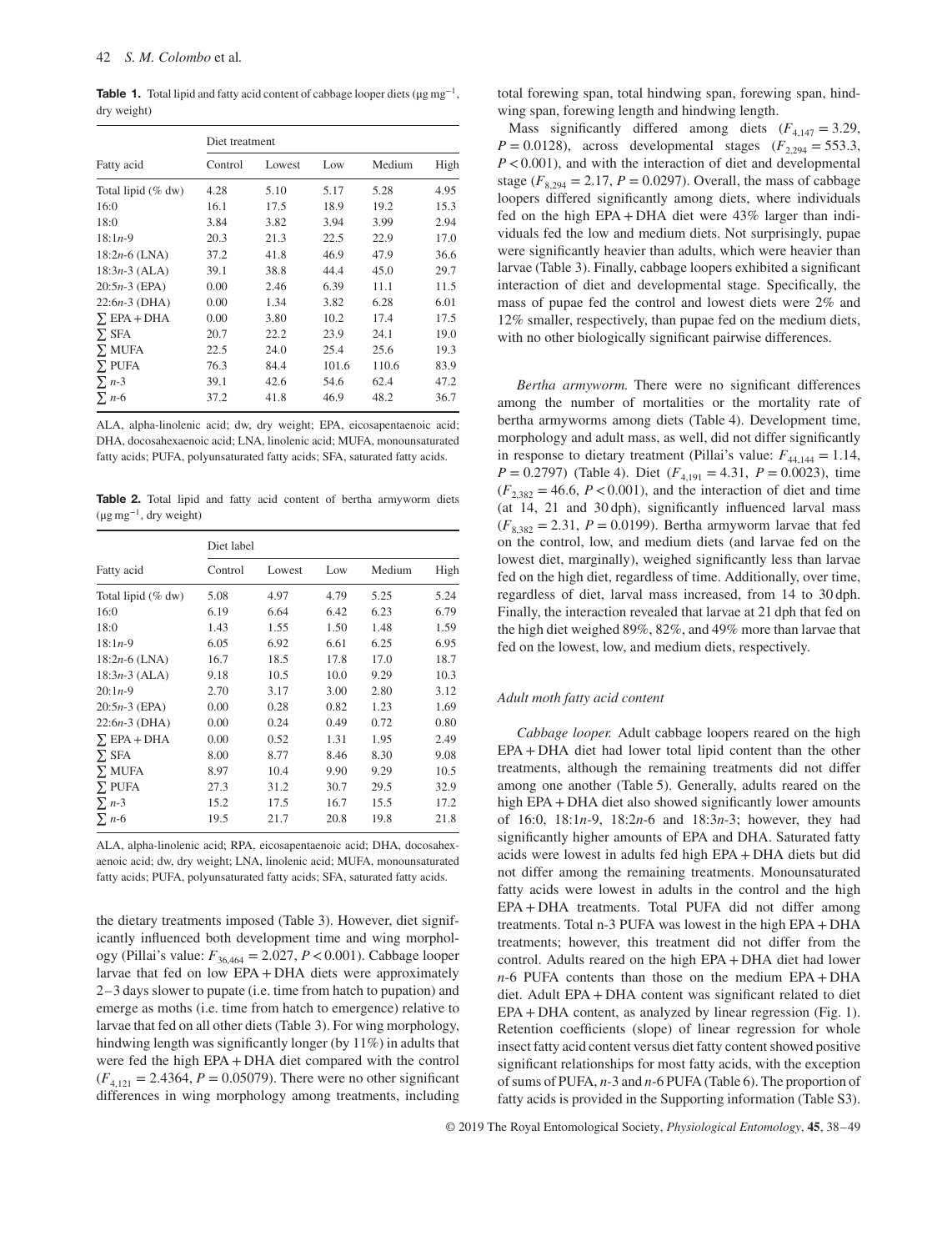| Table 3. Survival number of mortalities $(n)$ and mortality rate $(\%)$ , development time (days), mass (mg) and morphology (cm) of larvae and adult cabbage |  |  |  |  |  |  |
|--------------------------------------------------------------------------------------------------------------------------------------------------------------|--|--|--|--|--|--|
| loopers that were fed artificial diets containing eicosapentaenoic acid and docosahexaenoic acid during the larval stage (mean $\pm$ SD)                     |  |  |  |  |  |  |

| Survival and Mortalities                      | Control                   | Lowest              | Low                          | Medium                 | High                   | Chi-square | d.f.   | $P$ -value |
|-----------------------------------------------|---------------------------|---------------------|------------------------------|------------------------|------------------------|------------|--------|------------|
| Larvae mortalities $(n)$                      | 25                        | 34                  | 47                           | 36                     | 39                     | 3.78       | 4, 207 | 0.441      |
| Pupae mortalities $(n)$                       | 9                         | 4                   | 3                            | $\overline{4}$         | 6                      | 7.04       | 4, 181 | 0.134      |
| Total mortalities $(n)$                       | 34                        | 38                  | 50                           | 40                     | 45                     | 4.38       | 4, 26  | 0.356      |
| Overall mortality rate $(\%)$                 | 47                        | 53                  | 69                           | 56                     | 63                     | 5.12       | 4, 288 | 0.275      |
| Development time <sup>1</sup>                 |                           |                     |                              |                        |                        | $F$ -value | d.f.   | P-value    |
| Hatch to pupation (days)                      | $16.7 \pm 2.2^{ab}$       | $16.8 \pm 2.3^{ab}$ | $19.0 \pm 1.5$ <sup>c</sup>  | $17.1 \pm 2.1^{\rm b}$ | $15.8 \pm 1.7^{\rm a}$ | 9.00       | 4, 121 | < 0.001    |
| Hatch to emergence (days)                     | $23.8 \pm 2.2^a$          | $23.6 \pm 2.1^a$    | $26.3 \pm 1.0^b$             | $24.5 \pm 1.6^a$       | $23.7 \pm 2.1^a$       | 10.2       | 4, 121 | < 0.001    |
| $Mass2,3$ and morphology <sup>1</sup>         |                           |                     |                              |                        |                        |            |        |            |
| Larvae mass $(9 \text{ dph})$ (mg)            | $7.9 \pm 2.2$             | $10.1 \pm 2.2$      | $7.9 \pm 1.7$                | $8.0 \pm 2.0$          | $14.0 \pm 9.0$         | 2.17       | 8, 284 | 0.0297     |
| Pupae mass (mg)                               | $197 \pm 26$              | $177 \pm 30$        | $164 \pm 25$                 | $201 \pm 25$           | $174 \pm 38$           |            |        |            |
| Adult mass (mg)                               | $93.1 \pm 21$             | $82.9 \pm 19$       | $78.2 \pm 15$                | $92.7 \pm 21$          | $91.7 \pm 21$          |            |        |            |
| Total forewing span (cm) $(\lambda = 1.7099)$ | $3.3 \pm 0.3$             | $3.4 \pm 0.2$       | $3.3 \pm 0.3$                | $3.4 \pm 0.2$          | $3.3 \pm 0.2$          | 0.2748     | 4, 121 | 0.8937     |
| Total hindwing span (cm)                      | $2.3 \pm 0.2$             | $2.2 \pm 0.2$       | $2.2 + 0.3$                  | $2.2 \pm 0.4$          | $2.3 + 0.3$            | 0.0847     | 4.121  | 0.9870     |
| Forewing width (cm) $(\lambda = 1.4166)$      | $1.5 \pm 0.3$             | $1.5 \pm 0.2$       | $1.5 \pm 0.2$                | $1.5 \pm 0.2$          | $1.5 \pm 0.2$          | 0.2299     | 4, 121 | 0.9211     |
| Hindwing width (cm)                           | $0.9 \pm 0.2$             | $1.0 \pm 0.1$       | $1.0 \pm 0.1$                | $1.0 \pm 0.1$          | $1.0 \pm 0.2$          | 0.8363     | 4, 121 | 0.5047     |
| Forewing length (cm) $(\lambda = 0.9729)$     | $0.9 \pm 0.1$             | $0.9 \pm 0.1$       | $0.9 \pm 0.1$                | $0.9 \pm 0.1$          | $0.9 \pm 0.1$          | 0.3494     | 4, 121 | 0.8441     |
| Hindwing length (cm) $(\lambda = 1.1338)$     | $0.93 \pm 0.2^{\text{a}}$ | $0.95 \pm 0.1^{ab}$ | $0.97 \pm 0.2$ <sup>ab</sup> | $0.98 \pm 0.1^{ab}$    | $1.05 \pm 0.1^{\rm b}$ | 2.4364     | 4, 121 | 0.05079    |
| Total body length (cm) $(\lambda = 0.5709)$   | $1.3 \pm 0.2$             | $1.3 \pm 0.2$       | $1.2 \pm 0.2$                | $1.3 \pm 0.2$          | $1.2 \pm 0.2$          | 1.5080     | 4, 121 | 0.20408    |

<sup>1</sup>Differences are considered significant at are  $P < 0.05$  determined by analysis of variance as a function of mulivariate analysis of variance. Different superscripts indicate significant pairwise differences determined by Tukey's pairwise comparison; means that share the same lowercase letters are not significantly different. <sup>2</sup>Significant differences ( $P$  < 0.05) for mass measurements were analyzed by repeated measures (diet, developmental stage over time, diet  $\times$  time). The statistical analysis shows the results for the interactive effect (diet  $\times$  time).

<sup>3</sup>Mass, collectively (i.e. larvae, pupae and adult mass), was Box-Cox transformed by  $\lambda = 0.3969$ .

The lambda (λ) value is presented for response variables that required a Box-Cox transformation.

*Bertha armyworm.* Adult bertha armyworms reared on the control diet had a significantly higher total body lipid than those reared on the diets containing EPA and DHA (Table 7). There was a significant difference in the fatty acid content ( $\mu$ g mg<sup>-1</sup>) in adults for all fatty acids except for 18:0, 18:1*n*-9 and total monounsaturated fatty acids. The amount of EPA and DHA (independently) was significantly higher in the medium and high treatments than the control and lowest treatments. The EPA and DHA content of adult insects was highest in those reared on the medium and high EPA + DHA diets. Adult EPA + DHA content was significant related to diet EPA + DHA content, as analyzed by linear regression  $(r = 0.946; P < 0.001)$  (Fig. 2). Retention coefficients (slope) of linear regression for whole insect fatty acid content versus diet fatty content did not show significant relationships for most fatty acids (Table 8). However, EPA, DHA, and the sum of EPA + DHA showed a significant positive relationship between whole insect fatty acid content versus diet fatty acid content. There was also a significant negative relationship between whole insect ALA and diet ALA content. The proportion of fatty acids is provided in the Supporting information (Table S4).

### **Discussion**

The *n*-3 LC-PUFA (EPA and DHA) are not normally available to terrestrial insects that do not inhabit (as larval stages) and/or live in proximity to aquatic ecosystems where they may prey on insects emerging from aquatic ecosystems. Thus, until recently, the effects of *n*-3 LC-PUFA consumption on terrestrial insects have been largely unknown (St-Hilaire *et al.*,

2007; Hixson *et al.*, 2016; Barroso *et al.*, 2017; Lehtovaara *et al.*, 2017). This is important in the context of the potential large-scale cultivation of novel transgenic crops engineered to produce EPA and DHA (Colombo *et al.*, 2018; MacDonald *et al.*, 2018) and for culturing insects as a food source (van Huis, 2013). Dietary fatty acids can exert significant effects on the life cycle and physiology of insects, including, for example, changes in mating success, fertility, survival and also in the production of morphological abnormalities (Grau and Terriere, 1971; Andrews & Miskus, 1972; Dadd, 1983; Wang *et al.*, 2006; Hixson *et al.*, 2016). In the present study, dietary EPA and DHA had significant effects on development time, body mass and fatty acid content in the cabbage looper and bertha armyworm. Dietary treatment (interactive with time) had a significant effect on individual mass of both insects. Fatty acids in the diet were retained in adult insects. There was a clear positive relationship between the amount of dietary EPA + DHA and the amount of EPA and DHA subsequently retained in adult insects. It is worth noting, however, that the EPA + DHA content in the cabbage looper diets is higher than in the bertha armyworm diets (i.e., 17.5  $\mu$ g mg<sup>-1</sup> in the high treatment for cabbage loopers, 2.49  $\mu$ g mg<sup>-1</sup> in the high treatment for bertha armyworms).

#### *Survival, growth, development and morphology*

Dietary EPA and DHA did not impact survival in cabbage loopers or bertha armyworms. However, development time was affected by dietary treatment. In both the cabbage looper and bertha armyworm, the time from hatch to pupation was longer for larvae that were fed a low amount of EPA + DHA compared with larvae that were fed the high amount of EPA + DHA or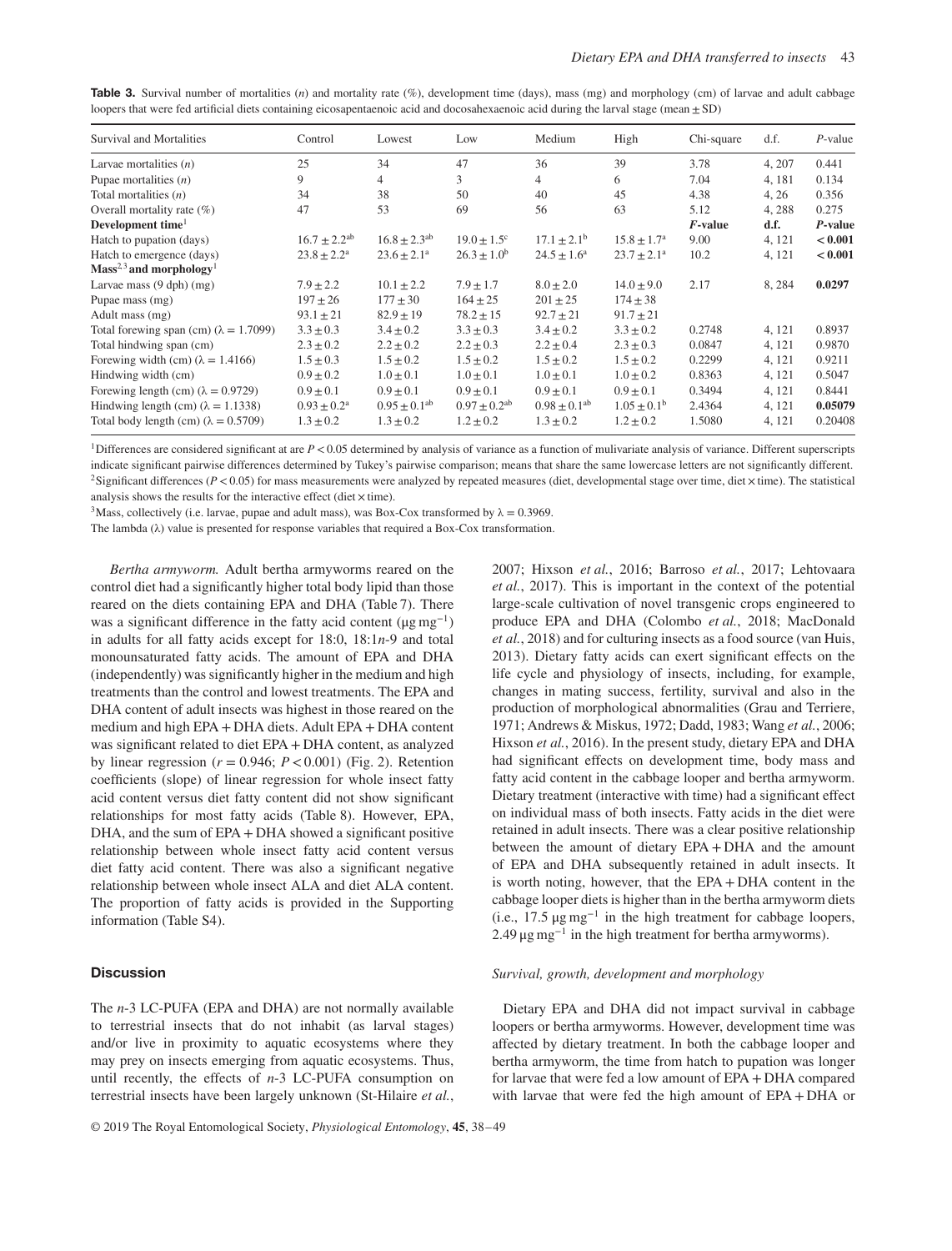| Table 4. Survival, number of mortalities (n) and mortality rate (%), development time (days), mass (mg) and morphology (cm) of larvae and adult bertha |
|--------------------------------------------------------------------------------------------------------------------------------------------------------|
| armyworms that were fed artificial diets containing eicosapentaenoic acid and docosahexaenoic acid during the larval stage (mean $\pm$ SD)             |

| Survival and mortalities                            | Control          | Lowest                 | Low                    | Medium                      | High                         | Chi-square | d.f.    | $P$ -value |
|-----------------------------------------------------|------------------|------------------------|------------------------|-----------------------------|------------------------------|------------|---------|------------|
| Larvae mortalities $(n)$                            | 10               | 15                     | 18                     | 20                          | 17                           | 3.89       | 4,80    | 0.421      |
| Pupae mortalities $(n)$                             | 10               | 9                      | 10                     | 6                           | 10                           | 1.46       | 4, 45   | 0.834      |
| Total mortalities $(n)$                             | 20               | 24                     | 28                     | 26                          | 27                           | 1.66       | 4, 125  | 0.799      |
| Overall mortality rate $(\%)$                       | 42               | 50                     | 58                     | 54                          | 56                           | 7.82       | 4, 260  | 0.098      |
| Development time <sup>1</sup>                       |                  |                        |                        |                             |                              | $F$ -value | d.f.    | P-value    |
| Hatch to pupation (days) ( $\lambda = 0.5163$ )     | $32.7 \pm 3.4^b$ | $36.2 \pm 4.3^{\circ}$ | $35.9 \pm 5.6^{\circ}$ | $34.3 \pm 3.6^{\text{abc}}$ | $32.6 \pm 5.3$ <sup>bc</sup> | 1.14       | 44, 144 | 0.2797     |
| Hatch to emergence                                  | $52.1 \pm 3.8$   | $55.2 \pm 3.6$         | $53.4 \pm 5.2$         | $54.5 \pm 3.2$              | $51.6 \pm 3.6$               |            |         |            |
| Pupation to emergence (days) ( $\lambda = 0.7935$ ) | $19.9 \pm 1.6$   | $20.1 \pm 3.9$         | $19.6 \pm 1.9$         | $20.5 \pm 2.0$              | $19.4 \pm 3.1$               |            |         |            |
| $Mass2,3$ and morphology <sup>1</sup>               |                  |                        |                        |                             |                              |            |         |            |
| Larvae mass $(14 \text{ dph})$ (mg)                 | $42.3 \pm 25$    | $36.6 \pm 25$          | $40.2 \pm 21$          | $44.3 \pm 32$               | $50.6 \pm 30$                | 2.31       | 8,382   | 0.0199     |
| Larvae mass $(21$ dph $)$ (mg)                      | $163 \pm 114$    | $145 \pm 119$          | $151 \pm 135$          | $185 \pm 132$               | $275 \pm 185$                |            |         |            |
| Larvae mass $(30$ dph $)$ (mg)                      | $296 \pm 133$    | $275 \pm 145$          | $194 \pm 142$          | $225 \pm 85$                | $288 \pm 190$                |            |         |            |
| Adult mass (mg) $(\lambda = 0.5648)$                | $185 \pm 41$     | $200 \pm 42$           | $169 \pm 33$           | $163 \pm 23$                | $176 \pm 53$                 | 1.14       | 44, 144 | 0.2797     |
| Total forewing span (cm)                            | $3.75 \pm 0.3$   | $3.85 \pm 0.2$         | $3.66 \pm 0.4$         | $3.79 \pm 0.3$              | $3.83 \pm 0.3$               |            |         |            |
| Total hindwing span (cm)                            | $2.35 \pm 0.3$   | $2.33 \pm 0.2$         | $2.36 \pm 0.2$         | $2.53 \pm 0.3$              | $2.21 \pm 0.3$               |            |         |            |
| Forewing span (cm) $(\lambda = 0.1097)$             | $1.66 \pm 0.1$   | $2.63 \pm 3.8$         | $1.71 \pm 0.2$         | $2.65 \pm 3.5$              | $1.73 \pm 0.1$               |            |         |            |
| Hindwing span (cm)                                  | $1.14 \pm 0.3$   | $1.14 \pm 0.1$         | $1.17 \pm 0.2$         | $1.11 \pm 0.2$              | $1.2 \pm 0.2$                |            |         |            |
| Forewing length (cm)                                | $0.94 \pm 0.1$   | $0.91 \pm 0.1$         | $0.89 \pm 0.1$         | $0.91 \pm 0.1$              | $0.95 \pm 0.1$               |            |         |            |
| Hindwing length (cm) $(\lambda = 1.1077)$           | $0.90 \pm 0.1$   | $0.94 \pm 0.1$         | $0.87 \pm 0.2$         | $0.96 \pm 0.1$              | $0.93 \pm 0.1$               |            |         |            |
| Total body length (cm)                              | $1.91 \pm 0.3$   | $1.98 \pm 0.2$         | $1.94 \pm 0.1$         | $1.96 \pm 0.2$              | $1.96 \pm 0.2$               |            |         |            |

<sup>1</sup>Differences are considered significant at are  $P < 0.05$  determined by analysis of variance as a function of multivariate analysis of variance.

<sup>2</sup>Significant differences ( $P$  < 0.05) for mass measurements were analyzed by repeated measures (diet, larvae mass over time (days post hatch, dph), diet  $\times$  time). The statistical analysis shows the results for the interactive effect (diet $\times$  time).

<sup>3</sup>Mass, collectively (i.e., larvae 14 dph, larvae 21 dph, and larvae 30 dph), was Box-Cox transformed by  $\lambda = 0.6362$ .

The lambda (λ) value is presented for response variables that required a Box-Cox transformation.

|  |  |  |  | <b>Table 5.</b> Total lipid and fatty acid content of emerged cabbage looper adults ( $\mu$ g mg <sup>-1</sup> dry weight) |  |
|--|--|--|--|----------------------------------------------------------------------------------------------------------------------------|--|
|--|--|--|--|----------------------------------------------------------------------------------------------------------------------------|--|

| Fatty acid         | Control                   | Lowest                      | Low                            | Medium                   | High                       | $F$ -value | d.f.  | $P$ -value |
|--------------------|---------------------------|-----------------------------|--------------------------------|--------------------------|----------------------------|------------|-------|------------|
| Total lipid (% dw) | $10.1 \pm 1.1^{ab}$       | $12.1 \pm 1.8^a$            | $10.8 \pm 2.1^{\text{a}}$      | $12.1 \pm 1.9^{\circ}$   | $8.6 \pm 1.1^{\rm b}$      | 8.5        | 4, 54 | 0.000      |
| 16:0               | $3.1 \pm 0.4^{ab}$        | $3.7 + 0.6^a$               | $3.2 \pm 0.2^{ab}$             | $3.8 \pm 0.6^a$          | $2.6 \pm 0.4^{\rm b}$      | 7.6        | 4,54  | 0.000      |
| 18:0               | $0.21 + 0.05$             | $0.21 + 0.04$               | $0.17 + 0.08$                  | $0.22 + 0.04$            | $0.16 + 0.02$              | 3.5        | 4,54  | 0.013      |
| $18:1n-9$          | $3.8 \pm 0.5^{\rm b}$     | $5.0 \pm 0.8^{\text{a}}$    | $4.2 \pm 0.9^{ab}$             | $4.8 \pm 0.9^{\rm a}$    | $3.4 \pm 0.4^{\rm b}$      | 8.9        | 4, 54 | 0.000      |
| $18:2n-6$          | $1.3 \pm 0.1^{ab}$        | $1.4 \pm 0.2^{\text{a}}$    | $1.2 \pm 0.4$ <sup>ab</sup>    | $1.4 \pm 0.2^{\text{a}}$ | $1.1 \pm 0.1^{\rm b}$      | 9.8        | 4,54  | 0.000      |
| $18:3n-3$          | $0.81 \pm 0.2^b$          | $0.76 + 0.3^b$              | $1.1 \pm 0.1^{\text{a}}$       | $0.75 + 0.3b^c$          | $0.49 + 0.1^{\circ}$       | 3.7        | 4,54  | 0.009      |
| $20:5n-3$          | $0.05 + 0.008^{\circ}$    | $0.09 + 0.03$ <sup>bc</sup> | $0.12 + 0.05^{\rm b}$          | $0.21 + 0.05^a$          | $0.21 \pm 0.05^{\text{a}}$ | 32.5       | 4, 45 | 0.000      |
| $22:6n-3$          | $0.00 \pm 0.0^{\text{a}}$ | $0.003 \pm 0.001^a$         | $0.008 \pm 0.003$ <sup>a</sup> | $0.01 \pm 0.006^a$       | $0.09 \pm 0.05^{\rm b}$    | 27.9       | 4,54  | 0.000      |
| $\Sigma$ EPA + DHA | $0.0 + 0.0^d$             | $0.09 + 0.03$ <sup>cd</sup> | $0.13 \pm 0.05^{\circ}$        | $0.22 \pm 0.05^{\rm b}$  | $0.30 + 0.06^a$            | 51.6       | 4,54  | 0.000      |
| $\Sigma$ SFA       | $3.4 \pm 0.5^{ab}$        | $4.0 + 0.6^a$               | $3.5 + 0.7$ <sup>ab</sup>      | $4.1 + 0.7^{\rm a}$      | $2.8 + 2.5^{\rm b}$        | 7.6        | 4,54  | 0.000      |
| $\Sigma$ MUFA      | $4.5 \pm 0.5^{\rm b}$     | $5.8 \pm 0.9^{\rm a}$       | $5.1 \pm 1.3^{ab}$             | $5.7 \pm 1.0^{\circ}$    | $4.3 \pm 1.0^{\rm b}$      | 5.9        | 4,54  | 0.000      |
| $\Sigma$ PUFA      | $2.1 \pm 0.3$             | $2.2 \pm 0.4$               | $2.2 \pm 0.8$                  | $2.4 \pm 0.5$            | $1.9 + 0.2$                | 1.7        | 4, 54 | 0.158      |
| $\sum n-3$         | $4.6 \pm 0.5^{\rm bc}$    | $5.7 \pm 0.9^b$             | $5.1 + 1.2^{ab}$               | $5.6 \pm 1.1^{ab}$       | $3.9 \pm 0.5^{\circ}$      | 7.9        | 4, 54 | 0.000      |
| $\sum$ n-6         | $1.3 \pm 0.1^{ab}$        | $1.4 \pm 0.2$ <sup>ab</sup> | $1.2 \pm 0.5^{ab}$             | $1.5 \pm 0.2^{\text{a}}$ | $1.1 \pm 0.1^{\rm b}$      | 3.6        | 4,54  | 0.000      |

Different superscripts indicate significant pairwise differences determined by Tukey's pairwise comparison; means that share the same lowercase letters are not significantly different. Differences are considered significant at *P<*0.05, as determined by analysis of variance.

EPA, eicosapentaenoic acid; DHA, docosahexaenoic acid; MUFA, monounsaturated fatty acids; PUFA, polyunsaturated fatty acids; SFA, saturated fatty acids.

none at all (control). It is possible that, at low concentrations, EPA and DHA does not meet a threshold for physiological activity, whereas higher amounts of EPA and DHA exceed our threshold for measureable physiological activity (in terms of the metrics employed here). Notably, cabbage loopers fed the high EPA + DHA diet reach pupation 1 day earlier than those fed the control diet, although this result is not statistically significant. However, insect mass, development and morphology results are not linearly related with increasing dietary EPA and DHA. Insect mass compared among treatment groups is also not consistent over time. For example, cabbage looper larvae that are fed the high EPA + DHA diet are heaviest at 9 dph larvae compared with larvae in all other treatments, although they are no longer heaviest at the pupae or adult stage compared with other treatments. Similarly, bertha armyworm larvae fed the high EPA + DHA diet are heaviest at 14 and 21 dph compared with larvae in any other treatment, although not at 30 dph. As such, the direct impacts of EPA and DHA on these measurements are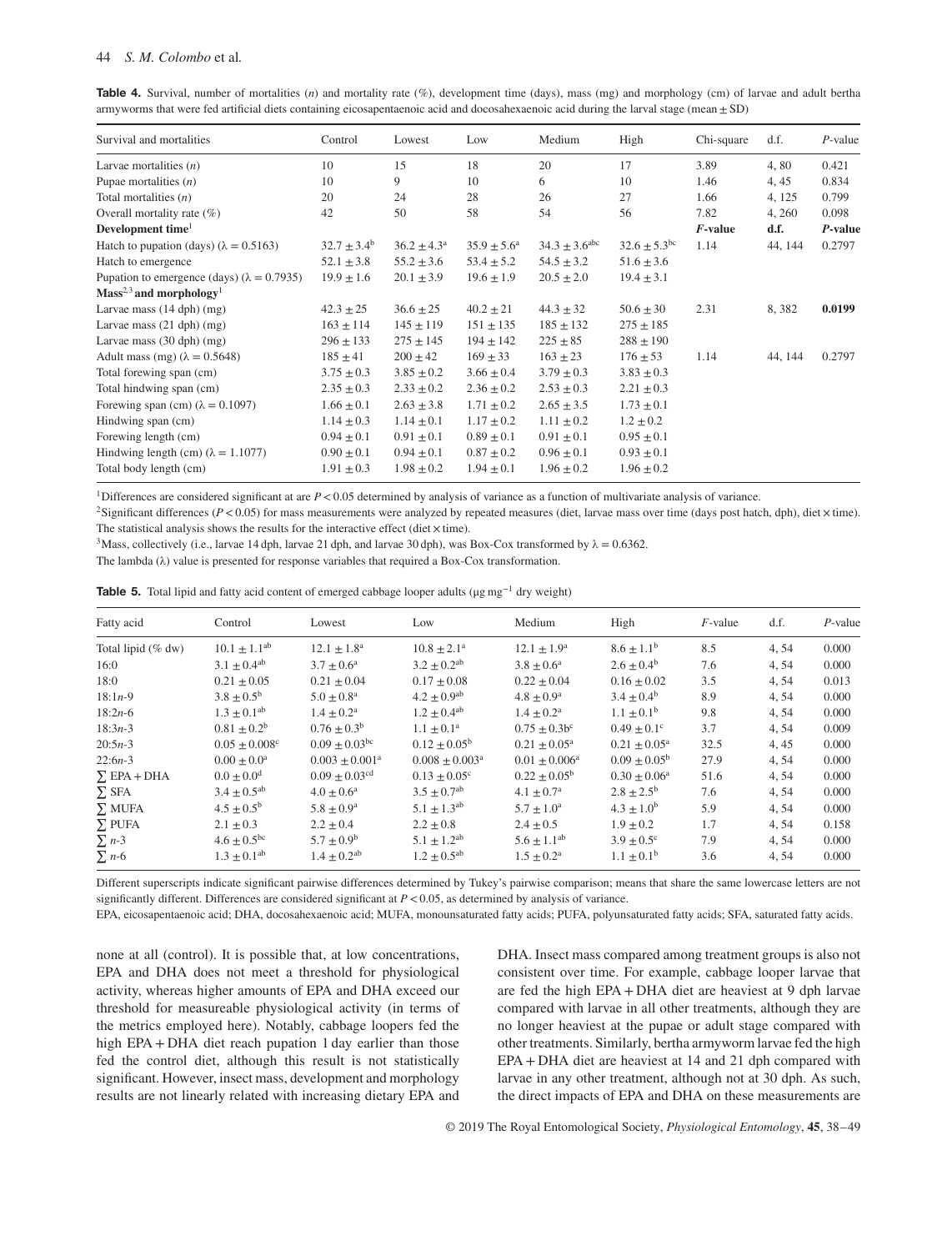

Fig. 1. Linear relationship between the amounts of dietary eicosapentaenoic acid (EPA) and docosahexaenoic acid (DHA) and adult EPA + DHA content in newly emerged cabbage looper adults. Data points represent the EPA + DHA content ( $\mu$ g mg<sup>-1</sup> dry weight) in a single individual.

**Table 6.** Coefficients of linear regressions between whole insect fatty acid content ( $\mu$ g mg<sup>-1</sup>) and diet fatty acid content ( $\mu$ g mg<sup>-1</sup>) for the cabbage looper  $(d.f. = 1,54)$ 

| Fatty acid         | Slope (mean $\pm$ SE) | $F$ -value | $P$ -value |
|--------------------|-----------------------|------------|------------|
| 16:0               | $0.219 \pm 0.056$     | 15.2       | < 0.001    |
| 18:0               | $0.041 \pm 0.018$     | 4.93       | 0.030      |
| $18:1n-9$          | $0.223 + 0.051$       | 18.7       | < 0.001    |
| $18:2n-6$          | $0.015 \pm 0.007$     | 4.37       | 0.031      |
| $18:3n-3$          | $0.168 + 0.054$       | 9.58       | < 0.001    |
| $20:5n-3$          | $0.014 + 0.001$       | 124        | < 0.001    |
| $22:6n-3$          | $0.009 + 0.002$       | 18.2       | < 0.001    |
| $\Sigma$ EPA + DHA | $0.014 + 0.001$       | 182        | < 0.001    |
| $\Sigma$ SFA       | $0.225 + 0.052$       | 18.2       | < 0.001    |
| $\Sigma$ MUFA      | $0.213 + 0.059$       | 13.1       | < 0.001    |
| $\Sigma$ PUFA      | $0.009 \pm 0.005$     | 2.94       | 0.092      |
| $\sum n-3$         | $0.027 \pm 0.017$     | 2.37       | 0.129      |
| $\sum n-6$         | $0.012 \pm 0.008$     | 2.15       | 0.148      |

EPA, eicosapentaenoic acid; DHA, docosahexaenoic acid; MUFA, monounsaturated fatty acids; PUFA, polyunsaturated fatty acids; SFA, saturated fatty acids.

nonlinear but have an impact relative to insects fed a control diet.

Dietary lipids can have positive or negative effects on herbivore performance in insects, including development time; however, the specific relationship with individual fatty acids and development time has not been thoroughly documented. Insects fed low-quality diets, with inadequate levels of the essential fatty acid ALA, exhibit poor performance. For example, the Asian lady beetle (*Harmonia axrydis*) reared on an artificial diet with low ALA showed poor emergence rates and reductions in other quality parameters (including daily weight gain, the development times, the weights of the newly-emerged adults, the female fecundity and fertility) compared with individuals that were fed a control diet of Zeller eggs (*Ephestia kuehniella*), which is



**Fig. 2.** Linear relationship between the amounts of dietary eicosapentaenoic acid (EPA) and docosahexaenoic acid (DHA) and adult EPA + DHA content in newly emerged bertha armyworm adults. Data points represent the EPA + DHA content (μg mg−<sup>1</sup> dry weight) in a single individual.

assumed to be of higher quality (Sighinolfi *et al.*, 2013). Plants of poor (or perhaps novel) nutritional quality can adversely affect the larval growth and development of herbivorous insects, which essentially becomes a paradox because the insects need to feed more to reach the adult stage, potentially causing more damage to the host plant (Clancy & Price, 1987).

Varying development times associated with EPA and DHA consumption could have other ecological consequences, which could impact the fitness and survival in these crop pests. Slower development (observed in low dietary amounts of EPA and DHA) or faster development (high dietary amounts of EPA and DHA in the cabbage looper) could misalign ideal pupation timing with food availability, environmental stressors and/or predator demography. For many *Brassica* pests, such as bertha armyworm, their life cycle coincides with crop/nutrient availability and pupation is in early autumn for overwintering (Canola Council of Canada, 2014). Increasing the duration of the larval stage could mean more crop damage because the larvae will consume the crop for longer periods prior to pupation, although delayed pupation could be fatal with somewhat unpredictable first frost dates and generally falling temperatures in autumn. Early pupation could mean better preparation for overwintering. The cabbage looper normally produces two or three overlapping generations per season (Natural Resources Canada, 2014) and potentially shorter development times could mean that these overlapping generations could be completed earlier.

Both diet and development determine insect body mass in the present study, meaning that, over time, EPA and DHA impacts growth. Black soldier fly larvae also show increased larval mass specifically in response to dietary lipid containing EPA and DHA. Black soldier fly larvae (*Hermetia illucens*) reared on a mixture of cow manure and either 10%, 25%, or 50% fish offal (from rainbow trout, which contains EPA and DHA) weigh significantly more than the control larvae fed cow manure (St-Hilaire *et al.*, 2007). Larvae fed as little as 10% fish offal have 43% more than the control group fed cow manure (30%)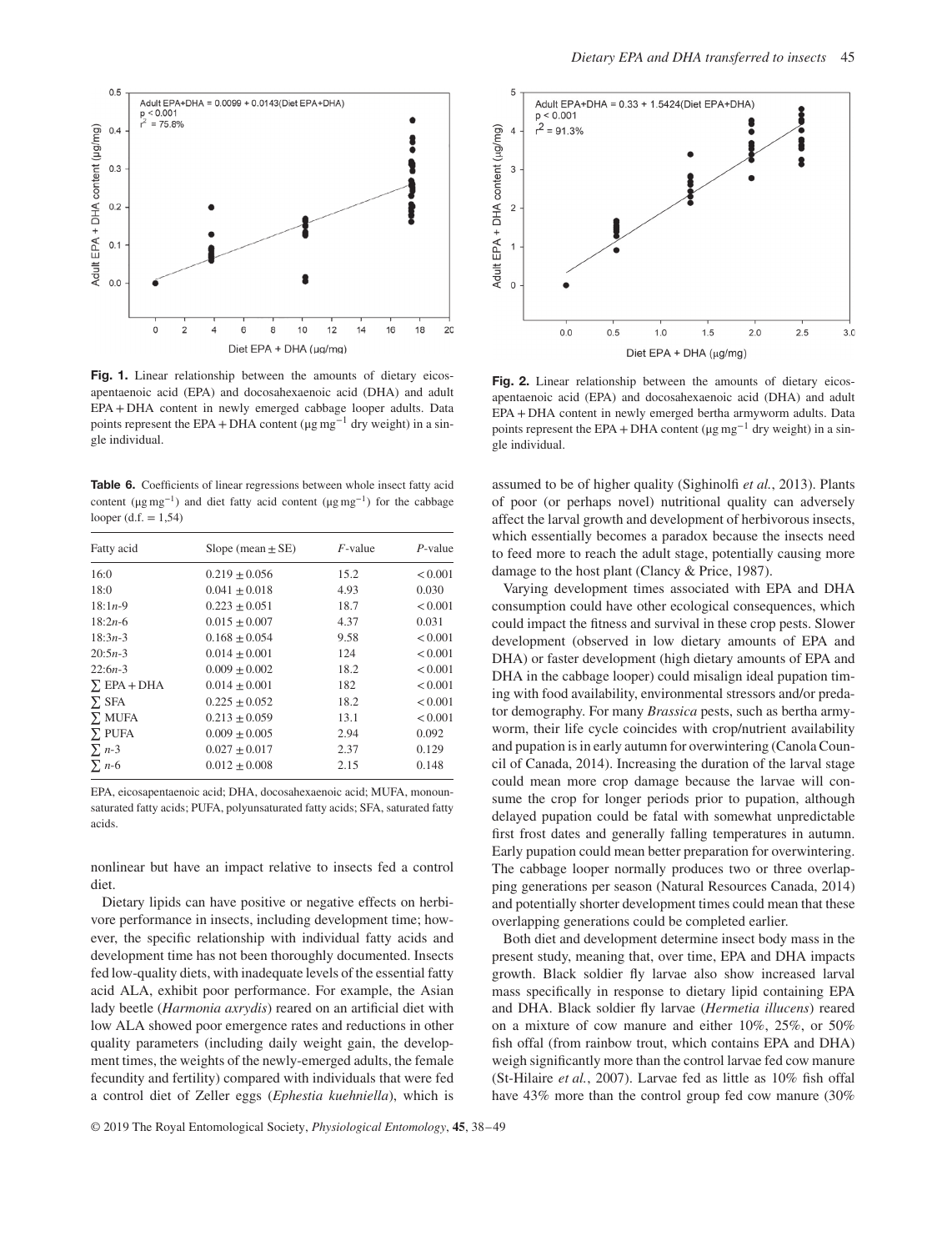**Table 7.** Total lipid and fatty acid content of emerged bertha armyworm adults (μg mg−<sup>1</sup> dry weight)

| Fatty acid         | Control                   | Lowest                       | Low                         | Medium                       | High                          | $F$ -value | d.f.  | $P$ -value |
|--------------------|---------------------------|------------------------------|-----------------------------|------------------------------|-------------------------------|------------|-------|------------|
| Total lipid (% dw) | $26.9 \pm 3.8^{\text{a}}$ | $22.5 \pm 2.9^b$             | $20.8 \pm 2.5^{\rm b}$      | $20.5 + 2.7^{\rm b}$         | $20.4 + 5.7^b$                | 5.32       | 4, 51 | 0.001      |
| 16:0               | $5.98 \pm 2.1^a$          | $5.31 \pm 1.4^{ab}$          | $2.99 \pm 0.4^{\rm b}$      | $4.34 \pm 1.0$ <sup>ab</sup> | $4.75 \pm 1.8$ <sup>ab</sup>  | 3.07       | 4, 51 | 0.026      |
| 18:0               | $0.53 \pm 0.1$            | $0.52 \pm 0.1$               | $0.38 \pm 0.03$             | $0.44 + 0.2$                 | $0.45 + 0.1$                  | 1.68       | 4,51  | 0.172      |
| $18:1n-9$          | $10.7 \pm 4.1$            | $9.75 \pm 2.7$               | $5.50 \pm 0.7$              | $8.11 \pm 0.1$               | $9.11 \pm 3.4$                | 2.58       | 4, 51 | 0.051      |
| $18:2n-6$          | $5.26 \pm 1.5^{\text{a}}$ | $5.23 + 0.9^a$               | $3.27 \pm 0.5^{\rm b}$      | $4.66 + 0.9$ <sup>ab</sup>   | $4.41 + 1.1^{ab}$             | 3.69       | 4,51  | 0.012      |
| $18:3n-3$          | $2.90 + 0.6^a$            | $2.49 + 0.4^a$               | $1.84 + 0.2^b$              | $2.32 + 0.3^{ab}$            | $1.99 + 0.4^b$                | 8.23       | 4,51  | < 0.001    |
| $20:1n-9$          | $0.25 \pm 0.1^a$          | $0.23 \pm 0.1^{ab}$          | $0.14 \pm 0.0^b$            | $0.21 \pm 0.0$ <sup>ab</sup> | $0.18 \pm 0.1^{\rm b}$        | 4.71       | 4, 51 | 0.003      |
| $20:5n-3$          | $0.0 + 0.0^a$             | $0.14 + 0.0^a$               | $0.25 + 0.0^b$              | $0.34 + 0.0^{\circ}$         | $0.37 + 0.0^{\circ}$          | 119        | 4, 51 | < 0.001    |
| $22:6n-3$          | $0.0 \pm 0.0^{\text{a}}$  | $0.007 \pm 0.0^{ab}$         | $0.01 \pm 0.0^{bc}$         | $0.02 \pm 0.0$ <sup>d</sup>  | $0.017 \pm 0.0$ <sup>cd</sup> | 16.9       | 4, 51 | < 0.001    |
| $\Sigma$ EPA + DHA | $0.0 \pm 0.0^{\text{a}}$  | $0.15 + 0.0^a$               | $0.26 + 0.0$                | $0.36 + 0.0$                 | $0.39 + 0.0$                  | 111.4      | 4,51  | < 0.001    |
| $\Sigma$ SFA       | $6.74 \pm 2.3^{\text{a}}$ | $6.06 \pm 1.5$ <sup>ab</sup> | $3.54 \pm 0.5^{\rm b}$      | $5.00 \pm 1.1^{ab}$          | $5.43 \pm 0.1^{ab}$           | 3.01       | 4, 51 | 0.029      |
| $\Sigma$ MUFA      | $12.0 + 4.7$              | $10.9 + 3.1$                 | $6.2 \pm 0.8$               | $9.9 + 3.2$                  | $10.1 + 3.7$                  | 2.41       | 4, 51 | 0.064      |
| $\Sigma$ PUFA      | $8.41 \pm 2.1^a$          | $8.00 + 1.2$ <sup>ab</sup>   | $5.47 \pm 0.7$ <sup>b</sup> | $6.69 + 1.5$ <sup>ab</sup>   | $6.88 + 1.5^{ab}$             | 3.65       | 4, 51 | 0.012      |
| $\sum n-3$         | $13.5 \pm 4.7^{\rm a}$    | $12.2 \pm 3.0^{ab}$          | $7.34 \pm 0.8^{\rm b}$      | $10.3 \pm 1.8$ <sup>ab</sup> | $11.9 \pm 0.4^{ab}$           | 2.91       | 4, 51 | 0.003      |
| $\Sigma$ n-6       | $5.59 \pm 1.6^a$          | $5.51 \pm 0.9$ <sup>ab</sup> | $3.4 \pm 061^b$             | $4.57 \pm 1.8$ <sup>ab</sup> | $4.63 \pm 1.1^{ab}$           | 3.19       | 4, 51 | 0.022      |

Different superscripts indicate significant pairwise differences determined by Turkey's pairwise comparison; means that share the same lowercase letters are not significantly different. Differences are considered significant at *P<*0.05, as determined by analysis of variance.

EPA, eicosapentaenoic acid; DHA, docosahexaenoic acid; MUFA, monounsaturated fatty acids; PUFA, polyunsaturated fatty acids; SFA, saturated fatty acids.

**Table 8.** Coefficients of linear regressions between whole insect fatty acid content ( $\mu$ g mg<sup>-1</sup>) and diet fatty acid content ( $\mu$ g mg<sup>-1</sup>) for the bertha armyworm  $(d.f. = 1, 51)$ 

| Fatty acid         | Slope (mean $\pm$ SE) | $F$ -value | $P$ -value |
|--------------------|-----------------------|------------|------------|
| 16:0               | $-0.360 \pm 1.02$     | 0.12       | 0.726      |
| 18:0               | $-0.221 + 0.30$       | 0.54       | 0.465      |
| $18:1n-9$          | $-0.730 \pm 1.23$     | 0.32       | 0.574      |
| $18:2n-6$          | $-0.197 \pm 0.21$     | 0.88       | 0.352      |
| $18:3n-3$          | $-0.387 \pm 0.135$    | 8.26       | 0.006      |
| $20:5n-3$          | $0.213 \pm 0.010$     | 424        | < 0.001    |
| $22:6n-3$          | $0.024 \pm 0.003$     | 55.5       | < 0.001    |
| $\Sigma$ EPA + DHA | $0.127 \pm 0.006$     | 426        | < 0.001    |
| $\Sigma$ SFA       | $-0.509 \pm 0.674$    | 0.57       | 0.454      |
| $\Sigma$ MUFA      | $-0.743 \pm 0.856$    | 0.75       | 0.389      |
| $\Sigma$ PUFA      | $-0.224 \pm 0.124$    | 3.26       | 0.077      |
| $\sum n-3$         | $-0.479 + 0.559$      | 0.79       | 0.379      |
| $\Sigma$ n-6       | $-0.104 \pm 0.213$    | 0.24       | 0.627      |

EPA, eicosapentaenoic acid; DHA, docosahexaenoic acid; SFA, saturated fatty acids; MUFA, monounsaturated fatty acids; PUFA, polyunsaturated fatty acids.

lipid versus 21% lipid, in larvae). Our results show that cabbage looper larvae at (9 dph) that are fed on the high EPA + DHA diet are 77% larger than individuals fed the low and medium diets. Furthermore, the omega-3 fatty acid content of larvae increase from negligible amounts, when fed cow manure, to approximately 3% of the lipid consisting *n*-3 LC-PUFA, when fed fish offal (St-Hilaire *et al.*, 2007). This evidence is consistent with our results that dietary lipid content predicts the nutritional content of the insect; however, this does not necessarily directly predict the insect mass.

Ultimately, insect growth rates (including both rate of development and final weight at pupation) can significantly impact overall fitness (Slansky, 1982). Indeed, fecundity in most insects is positively correlated with female body size, under constant environmental conditions (Honěk, 1993). In many herbivorous insects, measurements of size, such as pupal or adult weight (Leather, 1988a, b), and allometric measurements (related to size), such as hind tibia length (Carter *et al.*, 1991), are strongly correlated with potential fecundity (Amwack & Leather, 2002). Host plant quality, especially the nutrient composition, is known to affect the fecundity of herbivorous insects (Amwack & Leather, 2002). Thus, EPA + DHA stored in adults, as observed in the present study, may influence both fecundity, as it relates to larger body size, and also transfer to offspring, which could consequently affect larval growth and development time of the next generation. Future research should explore the impact of EPA and DHA on insect fecundity.

#### *Fatty acid content*

Dietary EPA + DHA are directly incorporated in the tissues of the cabbage looper and bertha armyworm larvae and are retained during pupation and in the emerged adults (Figs. 1 and 2). The positive linear relationship accounts for *>*90% of the variation between diet and whole-body EPA and DHA content in adult bertha armyworm. It is well known that insect PUFA content is related to dietary PUFA content (Stanley-Samuelson & Dadd, 1983; Stanley-Samuelson *et al.*, 1988; Wang *et al.*, 2006; Komprda *et al.*, 2013; Sighinolfi *et al.*, 2013; Barroso *et al.*, 2017; Lehtovaara *et al.*, 2017; Rutaro *et al.*, 2018). The retention coefficient (slope of linear regression) is less than 20% for PUFA (and all fatty acids), which suggests a maximum or limited uptake of EPA + DHA into the adult insect. Given that terrestrial insects have not evolved with access to dietary EPA + DHA, there has not been strong selection pressure to highly retain LC-PUFA and, as such, high retention efficiencies for LC-PUFA are not expected for terrestrial insects. That said, the positive and significant linear regression for EPA and DHA demonstrates that these LC-PUFA are retained in a dose-dependent manner. Dietary EPA and DHA retention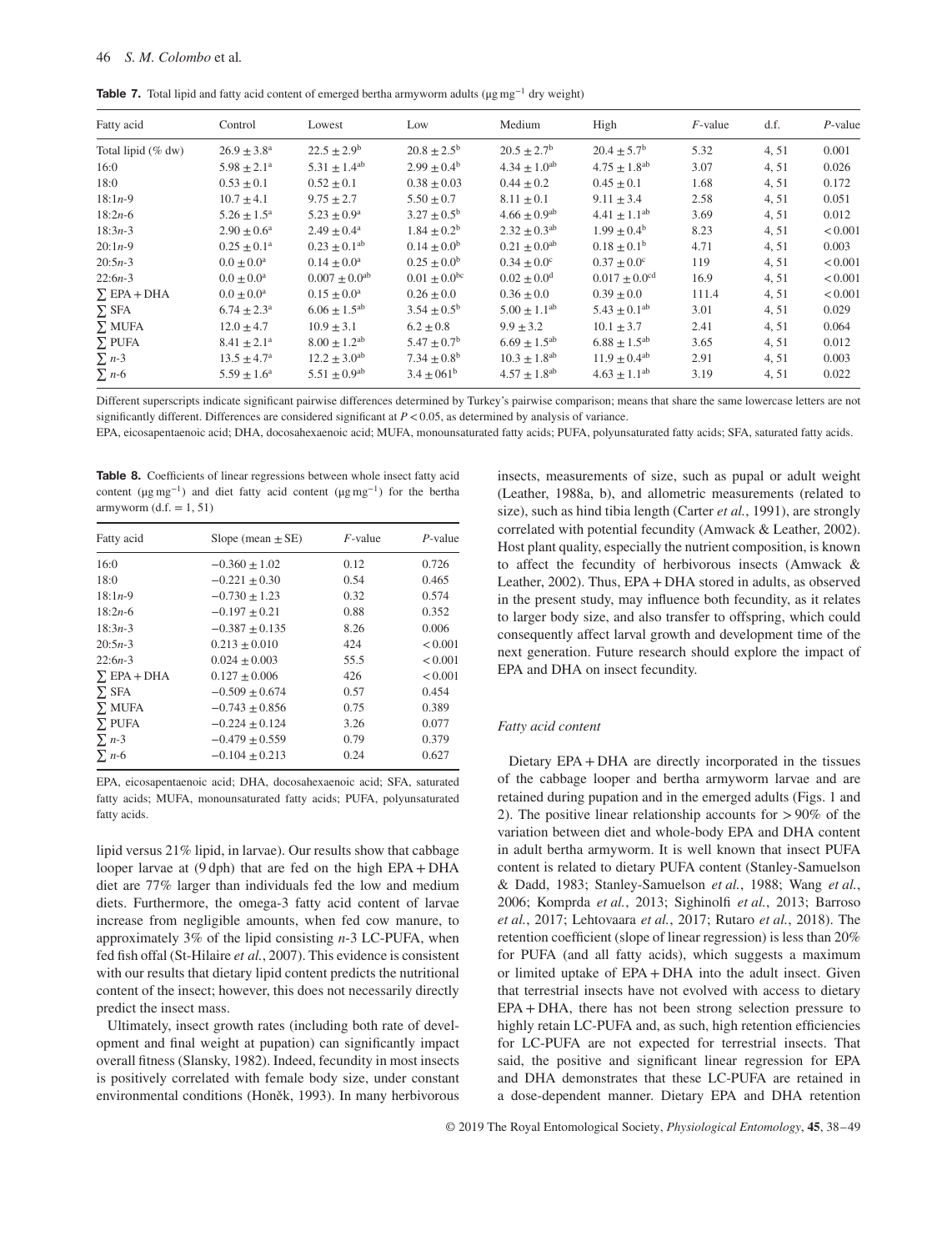is also observed in adult cabbage white butterflies (another brassicaceous crop pest) after they are fed diets containing increasing levels of EPA + DHA (Hixson *et al.*, 2016), and there is a similarly positive, linear relationship  $(r^2 > 90\%)$ . Black soldier fly larvae fed fish oil also retain a sum of 3% of ALA, EPA and DHA (St-Hilaire *et al.*, 2007). LC-PUFA retention is also observed in the grasshopper *Ruspolia differens* when providing them with fish feed containing EPA and DHA (Lehtovaara *et al.*, 2017). Retention of EPA specifically is observed in the black soldier fly larvae (Barroso *et al.*, 2017), as well as the malarial vector mosquito, *Anopheles stephensi* (Moribayashi *et al.*, 2004). It is possible that this retention could indicate a role of EPA in insect function. This was prevalent in a study demonstrating that, after a few hours of the start of a feeding trial, the *n*-3 LC-PUFA reaches the highest concentration, indicating that the larvae retain these PUFA from the diet into tissue storage, mainly membrane phospholipids (Barroso *et al.*, 2017). There is also evidence of bioenhancement of PUFA from the diet to the larva and butterfly in the blue morpho *Morpho peleides* (Wang *et al.*, 2006). The high unsaturation of membranes may have functional importance in providing membrane fluidity useful in flight. This could suggest that the enzymes involved in the synthetic pathways for phospholipids and triacylglycerol synthesis may be selective for EPA incorporation.

In terms of using insects as a nutritional resource, we suggest that future investigations might focus on assessing the bioaccessibility of the *n*-3 LC-PUFA present in the larvae as a source of food, as well as assess the degree of storage of EPA and DHA in insects by using other foodstuffs (e.g. microalgae, transgenic yeast and/or fishery industry byproducts). Although the retention efficiency of fatty acids is under 20% in adult insects in the present study, retention may be different in larvae. This also has implications for the trophic transfer of EPA and DHA from transgenic oilseeds to terrestrial herbivores, as well as to higher-order consumers. This should be considered carefully when assessing the ecological consequences of commercially grown terrestrial crops that produce EPA and DHA, given that, in aquatic ecosystems, trophic transfer efficiency is higher for LC-PUFA (9.3%) than for bulk carbon (4.8%; Gladyshev *et al.*, 2013). In addition, the potential for PUFA retention is documented in terrestrial insects (Moribayashi *et al.*, 2004; Wang *et al.*, 2006; Barroso *et al.*, 2017; Lehtovaara *et al.*, 2017). This has important ecological implications for commercially grown crops that produce EPA and DHA, considering the subsequent consumption of crops by insect pests will result in the assimilation of these compounds in their tissues.

#### **Conclusions**

In the insects investigated in the present study, dietary EPA + DHA incrementally added to the diets shows interactive effects on the development time and biomass and storage of EPA and DHA in the whole body of emerged adults. In terms of nutritional ecology in insects, variation from the optimum set of conditions (body size, timing of life cycle events, etc.) can impact maximal fitness for the individual (Slansky, 1982). The changes observed in the present study in terms of biomass, development time and body nutritional content could have fitness consequences for these organisms. Direct incorporation of EPA and DHA in both species, transferred from larvae to adult, demonstrates that there could be trophic transfer of EPA and DHA from primary producers (via transgenic oilseeds oilseeds) to primary consumers (e.g. cabbage looper and bertha armyworm) and, thus, this is potentially available to higher trophic level consumers. This also has great potential for accumulating EPA and DHA in insect larvae that are cultivated as a nutritional source for livestock, aquaculture species and humans. Thus, in terms of commercializing transgenic oilseed crops, the potential for introducing EPA and DHA in the agroecosystem may have broad consequences for the growth and survival of many terrestrial organisms.

#### **Acknowledgements**

We thank Dino Milotic (MTA lab) for his help with total lipid and fatty acid analyses. We also thank Dr Martin Erlandson (Agriculture and Agri-Food Canada) for providing the Bertha Armyworm eggs and Mr John Dede (Great Lakes Forestry Centre, Natural Resources Canada) for providing rearing information for the Cabbage Loopers. This research was partially funded by an NSERC Engage Grant to MTA (in collaboration with Linneaus Plant Sciences) and by NSERC Discovery Grants (#04537-2014 to MTA; #402305-2011 to LGC). The authors declare that they have no conflicts of interest.

#### **Supporting Information**

Additional supporting information may be found online in the Supporting Information section at the end of the article.

**Table S1.** Total lipid and fatty acid content of cabbage looper diets (percentage of total FAME dry weight)

**Table S2.** Total lipid and fatty acid content of bertha armyworm diets (percentage of total FAME dry weight)

**Table S3.** Total lipid and fatty acid content of cabbage looper adults (% total FAME dry weight)

**Table S4.** Total lipid and fatty acid content of emerged bertha armyworm adults (% total FAME dry weight)

#### **References**

Amwack, C.S. & Leather, S.R. (2002) Host plant quality and fecundity in herbivorous insects. *Annual Review of Entomology*, **47**, 817–844.

- Andrews, T.L. & Miskus, R.P. (1972) Some effects of fatty acids and oils on western spruce budworm larvae and pupae. *Pesticide Biochemistry and Physiology*, **2**, 257–261.
- Arendt, K.E., Jonasdottir, S.H., Hansen, P.J. & Gartner, S. (2005) Effects of dietary fatty acids on the reproductive success of the calanoid copepod *Temora longicornis*. *Marine Biology*, **146**, 513–530.
- Arts, M.T., Ackman, R.G., Holub, B.J. (2001) "Essential fatty acids" in aquatic ecosystems: a crucial link between diet and human health and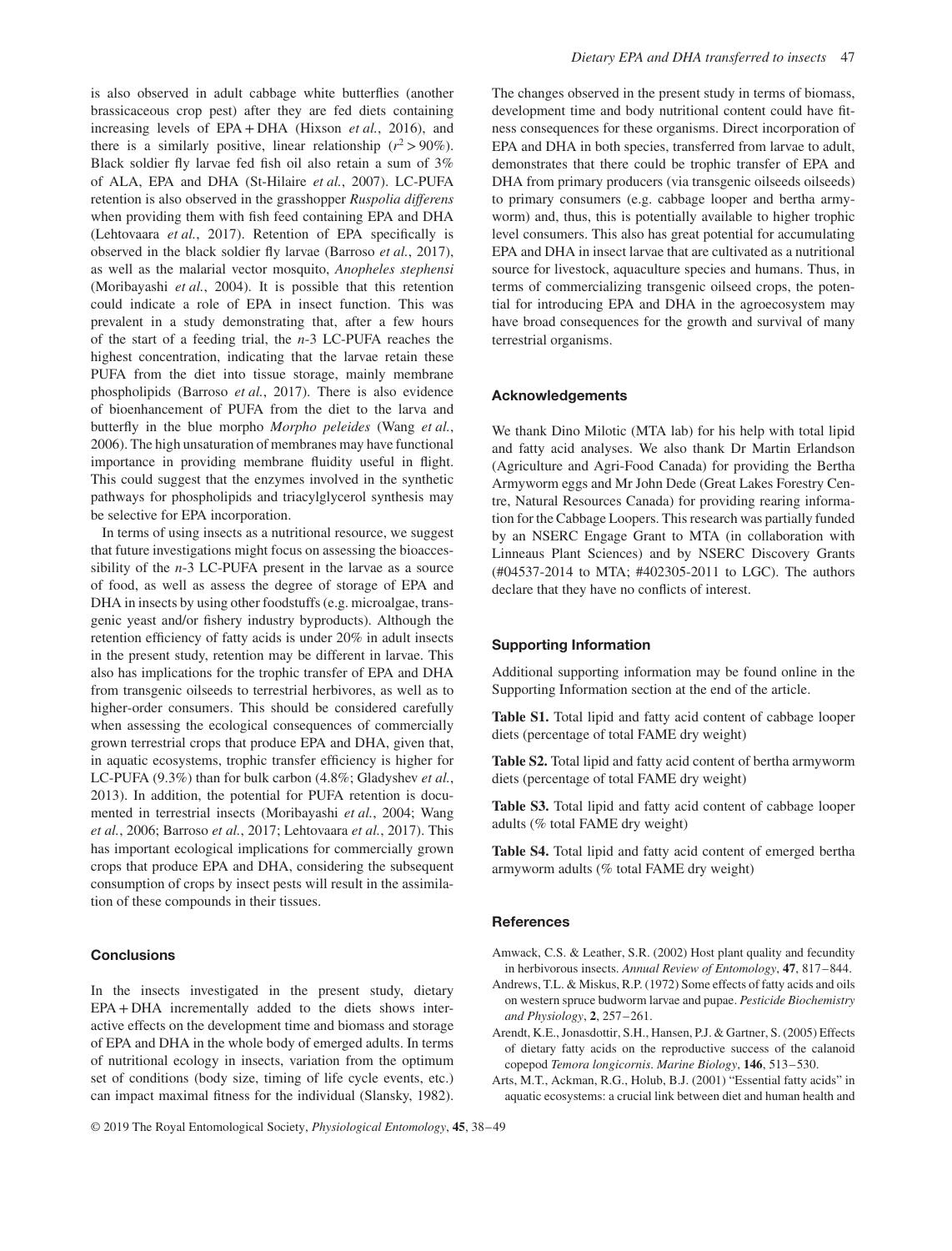evolution. *Canadian Journal of Fisheries and Aquatic Sciences*, **58**, 122–137.

- Arts, M.T., Brett, M.T., Kainz, M.J. (2009) *Lipids in Aquatic Ecosystems*. Springer. New York, NY.
- Barroso, F.G., Sanchez-Muros, M.-J., Segura, M. *et al.* (2017) Insects as food: enrichment of larvae of *Hermetia illucens* with omega 3 fatty acids by means of dietary modifications. *Journal of Food Composition and Analysis*, **62**, 8–13.
- Brett, M.T. & Müller-Navarra, D.C. (1997) The role of highly unsaturated fatty acids in aquatic foodweb processes. *Freshwater Biology*, **38**, 483–499.
- Brett, M.T., Müller-Navarra, D.C. & Persson, J. (2009) Crustacean zooplankton fatty acid composition. *Lipids in Aquatic Ecosystems*(ed. by M.T. Arts, M.T. Brett and M.J. Kainz), pp. 115–146. Springer, New York, New York.
- Bucher, G.E. & Bracken, G.K. (1976) The bertha armyworm, *Mamestra configurata* (Lepidoptera: Noctuidae). Artificial diet and rearing technique. *The Canadian Entomologist*, **108**, 1327–1338.
- Buntin, G.D. (2017) Chapter 12: canola insect pest management in the South-eastern USA. *Integrated Management of Insect Pests on Canola and Other Brassica Oilseed Crops* (ed. by G.V.P. Reddy), pp. 179. CABI International, U.K.
- Calder, P.C. (2015) Marine omega-3 fatty acids and inflammatory processes: effects, mechanisms and clinical relevance. *Biochimica et Biophysica Acta*, **1851**, 469–484.
- Canavoso, L.E., Jouni, Z.E., Karnas, K.J. *et al.* (2001) Fat metabolism in insects. *Annual Review of Nutrition*, **21**, 23–46.
- Canola Council of Canada. (2014) *Chapter 10b Insects (Bertha armyworm)*. Canola Grower's Manual. Canola Council of Canada Publication. Agriculture and Agri-Food Canada. URL [https://www](https://www.canolacouncil.org/canola-encyclopedia/insects/bertha-armyworm/) [.canolacouncil.org/canola-encyclopedia/insects/bertha-armyworm/](https://www.canolacouncil.org/canola-encyclopedia/insects/bertha-armyworm/) [accessed on 17 February 2019].
- Carter, M.R., Ravlin, F.W. & McManus, M.L. (1991) Changes in gypsy moth (*Lepidoptera*, *Lymantriidae*) fecundity and male wing length resulting from defoliation. *Environmental Entomology*, **20**, 1042–1047.
- Chai, S. & Srygley, R.B. (1990) Predation and the flight, morphology, and temperature of neotropical rain-forest butterflies. *The American Naturalist*, **135**, 748–765.
- Colombo, S.M., Wacker, A., Parrish, C.C. *et al.* (2017) A fundamental dichotomy in long-chain polyunsaturated fatty acid abundance between and within marine and terrestrial ecosystems. *Environmental Reviews*, **25**, 163–174.
- Colombo, S.M., Campbell, L.G., Murphy, E.J. *et al.* (2018) Potential for novel production of omega-3 long-chain fatty acids by genetically engineered oilseed plants to alter terrestrial ecosystem dynamics. *Agricultural Systems*, **164**, 31–37.
- Connelly, M. & MacIntosh, S. (2018) *Petition for Determination of Nonregulated Status for DHA Canola*. United States Department of Agriculture: Animal and Plant Health Inspection Service. URL [https://www.aphis.usda.gov/brs/aphisdocs/17\\_23601p.pdf](https://www.aphis.usda.gov/brs/aphisdocs/17_23601p.pdf) [accessed on 9 January 2019].
- Clancy, K.M. & Price, P.W. (1987) Rapid herbivore growth enhances enemy attack: sublethal plant defenses remain a paradox. *Ecology*, **68**, 733–736.
- Dadd, R.H. (1983) Long-chain polyenoics and the essential dietary fatty acid requirement of the waxmoth, Galleria mellonella. *Journal of Insect Physiology*, **29**, 779–786.
- Folch, J., Lees, M. & Sloane-Stanley, G.H. (1957) A simple method for the isolation and purification of total lipids from animal tissues. *The Journal of Biological Chemistry*, **226**, 497–509.
- Galloway, A.W.E. & Winder, M. (2015) Partitioning the relative importance of phylogeny and environmental conditions on phytoplankton fatty acids. *PLoS ONE*, **10**, e0130053.
- Gladyshev, M.I., Sushchik, N.N. & Makhutova, O.N. (2013) Production of EPA and DHA in aquatic ecosystems and their transfer to the land. *Prostaglandins and Other Lipid Mediators*, **2017**, 117–126.
- Grau, P.A., Terriere, L.C. (1971) Fatty acid profile of the cabbage looper, Trichoplusia ni, and the effect of diet and rearing conditions. *J. Insect Physiol.* **17**: 1637–1649.
- Grisdale, D. & McMorran, A.R. (1963) *Rearing Insects on Artificial Diet*, pp. 2. Insect Pathology Research Institute, Canada.
- Harwood, J.L. (1996) Recent advances in the biosynthesis of plant fatty acids. *Biochimica et Biophysica Acta (BBA)*, **1301**, 7–56.
- Hixson, S.M., Sharma, B., Kainz, M.J. *et al.* (2015) Production, distribution, and abundance of long-chain omega-3 polyunsaturated fatty acids: a fundamental dichotomy between freshwater and terrestrial ecosystems. *Environmental Reviews*, **23**, 414–424.
- Hixson, S.M., Shukla, K., Campbell, L.G. *et al.* (2016) Long-chain omega-3 polyunsaturated fatty acids have developmental effects on the crop pest, the cabbage white butterfly *Pieris rapae*. *PLoS ONE*, **11**, e0152264.
- Honěk, A. (1993) Intraspecific variation in body size and fecundity in insects: a general relationship. *Oikos*, **66**, 483–492.
- Komprda, T., Zornikova, G., Rozikova, V. *et al.* (2013) The effect of dietary *Salvia hispanica* seed on the content of n-3 long-chain polyunsaturated fatty acids in tissues of selected animal species, including edible insects. *Journal of Food Composition and Analysis*, **32**, 36–43.
- Leather, S.R. (1988a) Consumers and plant fitness: coevolution or competition? *Oikos*, **53**, 285–288.
- Leather, S.R. (1988b) Size, reproductive potential and fecundity in insects: things aren't as simple as they seem. *Oikos*, **51**, 386–389.
- Lehtovaara, V.J., Valtonen, A., Sorjonen, J. *et al.* (2017) The fatty acid contents of the edible grasshopper *Ruspolia differens* can be manipulated using artificial diets. *Journal of Insects as Food and Feed*, **3**, 253–262.
- MacDonald, C., Colombo, S.M. & Arts, M.T. (2018) Genetically engineered oil seed crops and novel terrestrial nutrients: ethical considerations. *Science and Engineering Ethics*, **25**, 1485–1497.
- McMeans, B.C., Arts, M.T., Rush, S.A. & Fisk, A.T. (2012) Seasonal patterns in fatty acids of *Calanus hyperboreus*(Copepoda, Calanoida) from Cumberland Sound, Baffin Island, Nunavut. *Marine Biology*, **159**, 1095–1105.
- Moribayashi, A., Sugie, H., Katagiri, C. *et al.* (2004) Polyunsaturated fatty acid, eicosapentaenoic acid, mediates larval-pupal and pupal-adult development in the malarial vector mosquito, *Anopheles stephensi*. *Medical Entomology and Zoology*, **55**, 59–66.
- Müller-Navarra, D.C. (2006) The nutritional importance of polyunsaturated fatty acids and their use as trophic markers for herbivorous zooplankton: does it contradict? *Archiv für Hydrobiologie*, **167**, 501–513.
- Müller-Navarra, D.C., Brett, M.T., Liston, A.M. & Goldman, C.R. (2000) A highly unsaturated fatty acid predicts carbon transfer between primary producers and consumers. *Nature*, **403**, 74–77.
- Natural Resources Canada (2014) *Insect Production Services: Cabbage Looper (Tricoplusia ni)*, pp. 2. Canadian Forest Service, Great Lakes Forestry Centre, Canada.
- Parrish, C.C. (2009) Essential fatty acids in aquatic food webs. *Lipids in Aquatic Ecosystems* (ed. by M.T. Arts, M.T. Brett and M.J. Kainz), pp. 309–326. Springer, New York, New York.
- Ruiz-Lopez, N., Haslam, R., Napier, J. & Sayanova, O. (2014) Successful high-level accumulation of fish oil omega-3 long-chain polyunsaturated fatty acids in a transgenic oilseed crop. *The Plant Journal*, **77**, 198–208.
- Rutaro, K., Malinga, G.M., Lehtovaara, V.J. *et al.* (2018) The fatty acid composition of edible grasshopper *Ruspolia differens* (Serville) (Orthoptera: Tettigoniidae) feeding on diversifying diets of host plants. *Entomological Research*, **48**, 490–498.